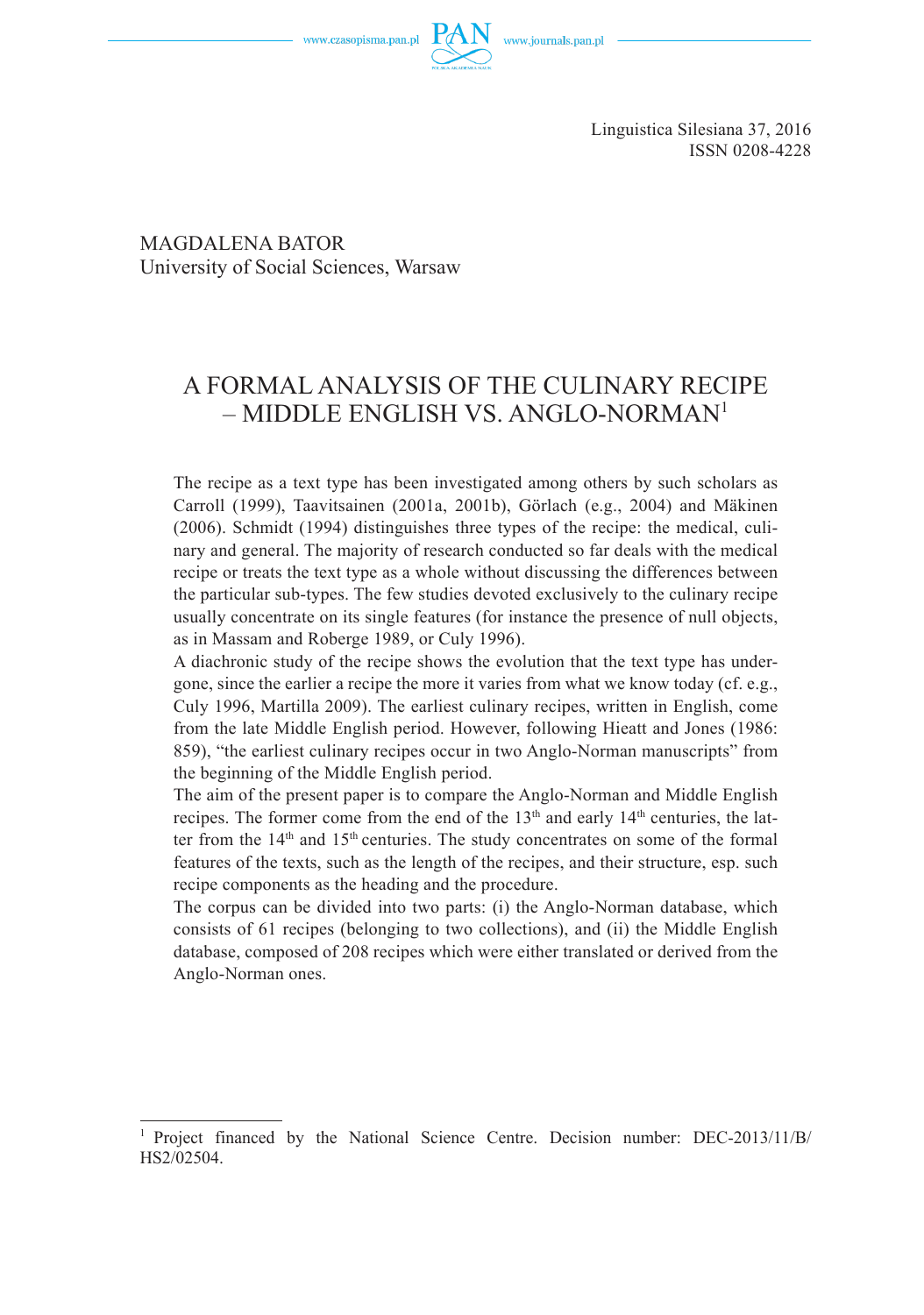

## **1. Introduction**

The Anglo-Norman culinary collections constitute one of the earliest medieval European examples of the text type. Following Hieatt (2002: 23), they link the continental and English cuisine and serve as a means to understand the development of the English cuisine. They are "the obvious place to start in examining the medieval cookery of England". Thus, in what follows, we shall discuss the structure of the earliest (Anglo-Norman) and the corresponding (later) Middle English recipes.

Special attention will be paid to the length of the recipes, as well as the structure of the particular recipe components, such as the heading and the procedure, which by some are considered to be the obligatory "recipe elements"2 .

### **2. The corpus**

The corpus for the present study can be divided into: (a) the Anglo-Norman and (b) the Middle English. The Anglo-Norman database consists of 61 culinary recipes found in two manuscripts in the British Library: the Additional 32085 (MS A) and the Royal 12.C.xii  $(MS B)^3$ . The former contains 29 recipes, which are "among the earliest full recipes from medieval Western Europe" (Hieatt and Jones 1986: 859), the latter consists of 32 recipes. Hieatt (2006) dated them to 1290 and 1320 respectively. Following Hieatt (2002: 25), MS A "antedates (if narrowly) the earliest surviving Continental culinary collections"4 . The differences between the character of the Anglo-Norman and continental recipes were discussed by Hieatt (1980, 2002). A comparison of the recipes found in the two Anglo-Norman collections with some French culinary collections has shown that the former contain a number of dishes never found in any of the surviving French materials, which suggests a different source of the Anglo-Norman recipes than French. Hieatt (2002: 26) suggests that the Anglo-Norman collections were at least to a certain extent based on an Arabic source, namely *Baghdad Cookery Book*, which originates from the 12<sup>th</sup> century. On the other hand, some of the Anglo-Norman recipes might have been created in England (i.e., they were not based on any source) $5$ .

The Middle English recipes which have been selected for the present paper correspond to the Anglo-Norman ones in that they refer to the same dish. They come from various sources and are dated from 1325 to 1490<sup>6</sup>. A list of the

<sup>&</sup>lt;sup>2</sup> The term was introduced by Mäkinen (2006: 87).

<sup>&</sup>lt;sup>3</sup> Edited by Hieatt and Jones (1986).

<sup>4</sup> The Italian collection *Liber de coquina* dates from c. 1300. The similarities between the Italian and the two Anglo-Norman collections suggest that they might derive from the same (lost) source.

<sup>&</sup>lt;sup>5</sup> These are recipes for which no equivalents were found in other languages.

<sup>&</sup>lt;sup>6</sup> The exact collections used for the present study have been listed in Appendix 1.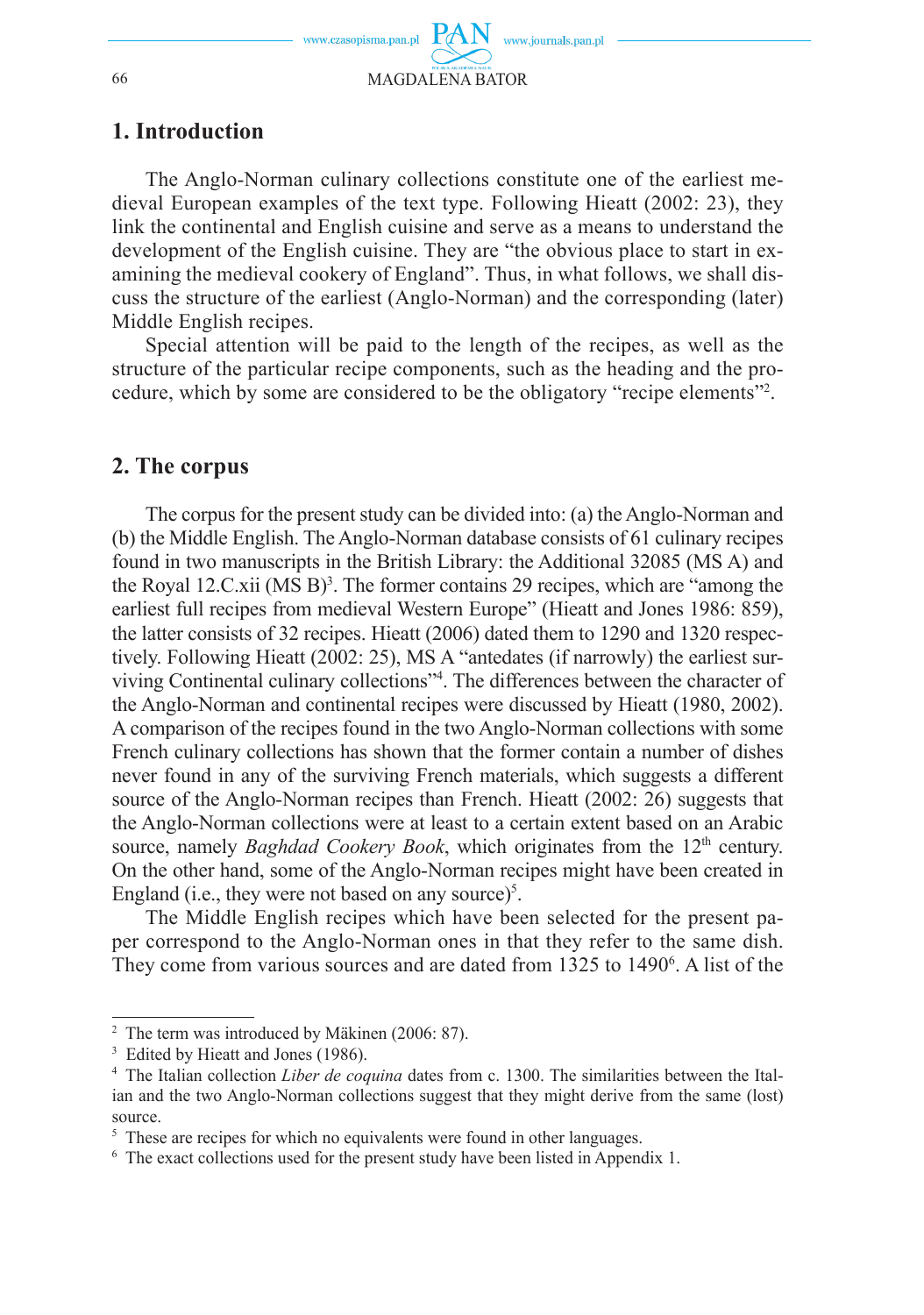

Anglo-Norman recipes and the corresponding Middle English ones has been presented in Appendix 2. The earliest Middle English equivalents of the Anglo-Norman recipes are probably translations of the Anglo-Norman originals (or of their duplicates). The later Middle English recipes show (greater or lesser) changes from the originals (Hieatt and Jones 1986).

For some of the Anglo-Norman recipes (from MS A) no English equivalent was found, for others we have found up to 14 corresponding recipes. The average number of equivalents for each Anglo-Norman recipe equals 3.5. Altogether, we have selected 69 equivalents of the 29 recipes found in MS A, and 139 for the 32 recipes found in MS B. By 'equivalents' we mean recipes for the same dish. It should be mentioned that in a number of cases, variants of a particular recipe were also found, however, these have been excluded from the present study. For instance, the Anglo-Norman recipe (1a) instructs how to prepare a sauce, whose main ingredient are grapes. The Middle English recipes with the same title (i) use substitutes for the main ingredient (broth and vinegar instead of grapes), as in (1b); (ii) add other ingredients which dominate the taste, as in (1c); or (iii) instruct how to prepare meat with this particular sauce, as in (1d). And thus, these were not included in the Middle English database. Additionally, for nine Anglo-Norman texts (all found in MS A), no corresponding Middle English recipes were identified.

#### (1a) Sauce Pevorade

Pevre gresse. Une sause k'ad a non pevre gresse. Pernez la raysine e quillez hors la grape e metez en un morter o un poi de sel, e quassez bien les grapes; e pus colez hors le jus; e metez gingivre e peivre e un poi de pein en un morter e braez bien, e pus destemprez oue le jus &cetera.

(Anglo-Norman recipes MS A  $19$   $1290$ )<sup>7</sup>

[Rich pepper. A sauce called rich pepper. Take a bunch of grapes and put them in a mortar with a little salt; crush the fruit well, then pour off the juice; put ginger and pepper and a little bread in a mortar and grind well, then mix with the juice, etc.]8

(1b) Sauce Pevorade for Veal

PERUORAT FOR VEEL AND VENYSOUN Take brede & fry it in grece; drawe it vp with broth and vyneger. Take perto powdour of peper  $\&$  salt, and sette it on the fyre. Boile it and messe it forth.

(Forme of Cury\_139\_1390)

 $\alpha$  All the examples will be referred to as follows: the name of the collection/manuscript – the number of the recipe as it occurs in the corpus collected for the present study – the year to which the recipe is dated.

<sup>8</sup> In what follows, translations of the Anglo-Norman recipes will be given in brackets. All the translations of the Anglo-Norman recipes included in the present paper are after Hieatt and Jones (1986).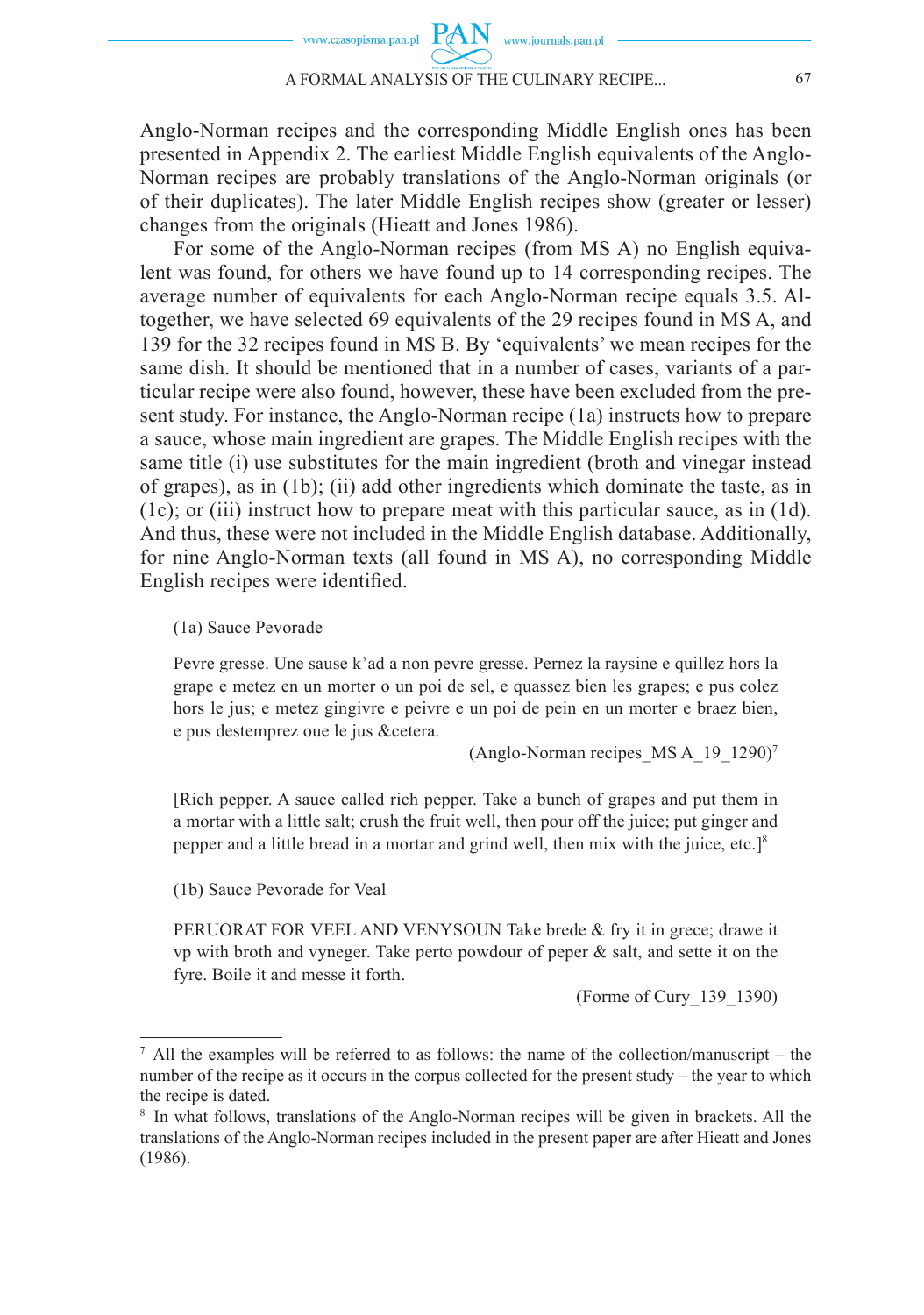#### (1c) Sauce Pevorade, Garlik

Sauce ovlepeuer / Take faire browne brede, and tost hit, and stepe hit in vinegre, and drawe it thorgh a strevnour, and caste there-to garlek (butte stampe it small first); And caste there-to pouder of peper, And salte, And serue hit forth.

(Boke of Kokery 39 1445)

#### (1d) Pork in Sauce Pevorade

Auter brawn en peuerade. Take myghty brothe of Beef or of Capoun, an penne take clene Freysshe Brawn, an sethe it, but not y-now; An 3if it be Freysshe Brawn, roste it, but not I-now, an pan leche it in pecys, an caste it to pe brothe. An panne take hoole Oynonys, & pylle hem, an panne take Vynegre per-to, and Canelle, and sette it on pe fyre, an draw yt porw a straynoure, and caste per-to; pen take Clowys, Maces, an powder Pepyr, an caste per-to, and a lytil Saunderys, an sette it on pe fyre, an let boyle tylle pe Oynonys an pe Brawn ben euyne sothyn, an nowt to moche; pan take lykoure y-mad of Bred an Vinegre an Wyne, an sesyn it vp, an caste per-to Saffroun to make pe coloure bryth, an Salt, an serue it forth.

(Potage Diverse 32 1435)

### 3. The formal features of the recipe

The formal features of the recipe were mostly studied by scholars dealing with the recipe in general (without distinguishing between its different types) or with the medical recipe collections (see among others Stannard 1982, Hunt 1990, Taavitsainen 2001a). They analysed the structure of the texts and distinguished a number of 'recipe elements' (as Mäkinen (2006) calls them), which compose the text type. Despite some differences in terms of the terminology used, these scholars are in agreement concerning the general division of the structure of the recipe. All of them agree that the heading and the procedure are the obligatory parts of each recipe. The former is referred to by Stannard (1982) as 'purpose'. In other studies, it is divided into 'rubric' and 'indication' (Hunt 1990), or 'title' and 'indication of use' (Taavitsainen 2001a). Additionally, Görlach (1992) mentions 'title' and Carroll (1999) calls for 'heading or title', without making any reference to the indication of use/purpose<sup>9</sup>. The latter obligatory element of recipes is the procedure. In the earlier studies which deal with the structural division of recipes, this component is divided into two parts: 'ingredients/equipment and procedure' (Stannard 1982); 'composition and preparation' (Hunt 1990); and 'ingredients and preparation/dosage' (Taavitsainen 2001a). Due to a slightly simplified structure of the medieval culinary recipes (when compared to the medical ones), in what follows, we will refer to the particular

<sup>&</sup>lt;sup>9</sup> Both Görlach and Carroll dealt mostly with the culinary recipes.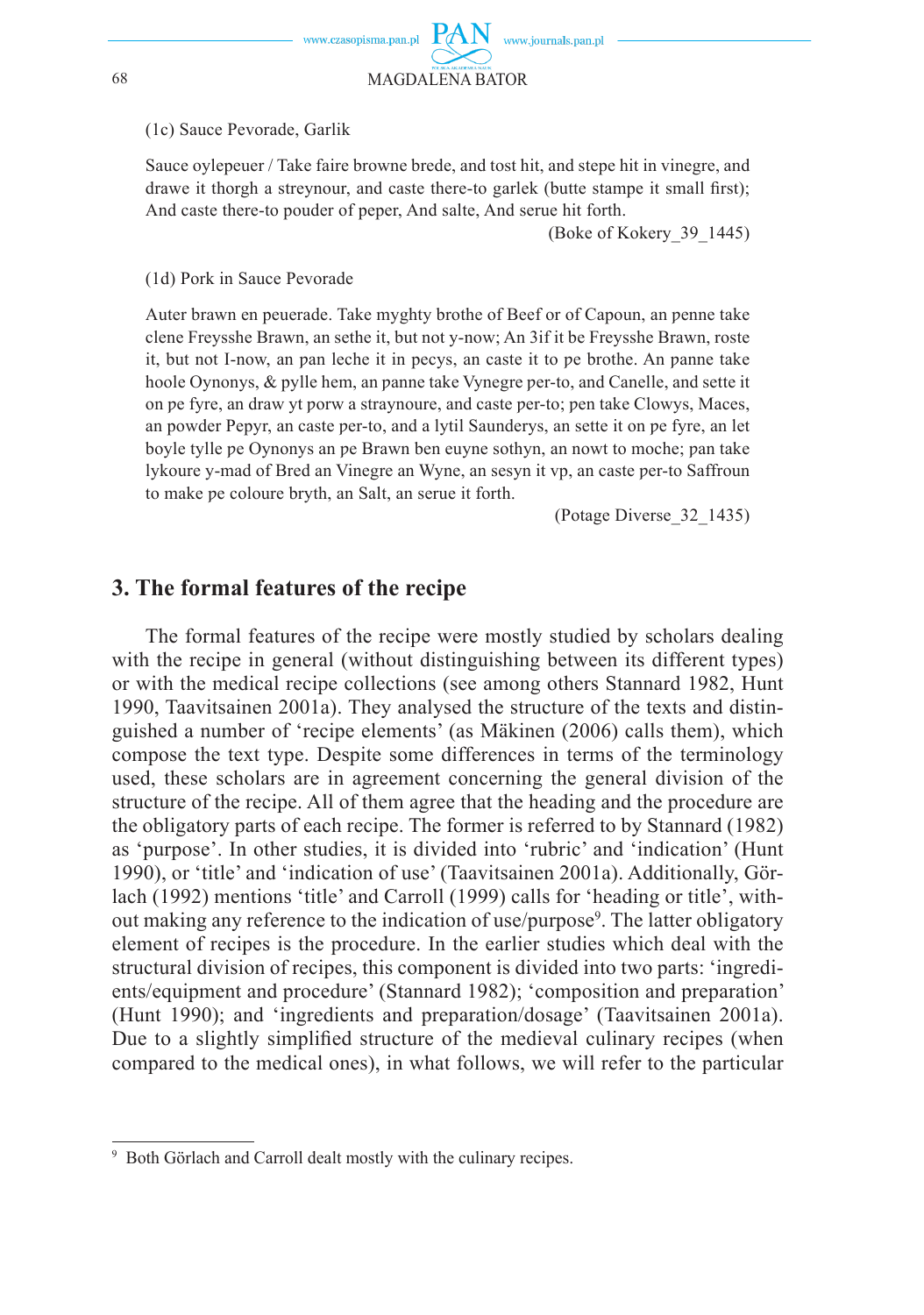

elements of the texts as 'the heading' (which consists of 'title' and/or 'statement of purpose') and 'the procedure' (which consists of 'list of ingredients' and/or 'preparation')<sup>10</sup>.

### **3.1. The length**

The length is closely related to the structure of the recipes, as well as to some of the linguistic features of the text type, such as simple sentence structure. There are some differences in the length of the two Anglo-Norman manuscripts. The recipes from MS B, although dated later, are much shorter than those in MS A. The former mostly do not exceed the length of three lines (whilst none of the recipes in MS A is that short). This can be accounted for by the fact that MS A uses more complete clauses, whilst in MS B we find either non-finite clauses or (more often) bare lists of ingredients (compare  $(2a)-(2b)$ ). The difference in length of the two manuscripts may suggest that even though MS B is dated later than MS A, the former might have been based on an earlier material than the latter. Hieatt (2002: 33) rules out the possibility of these two being derived from a common source. She writes: "they are entirely separate entities; neither A nor B can possibly be derived from the other (or its source). There is very little overlap between them". We have found six dishes, for which recipes were found in both manuscripts. They not only differ in length and structure (those in MS B are shorter) but also the obtained dish is different, see (3a) and (3b).

(2a)

Mincebek. E une autre viaunde, ke ad a noun mincebek. Pernez amydon e myncez le en un morter, e si vos n'avez ceo, pernez flur demeyne; e pernez let de almaundes ou ewe teve, e metez dedenz un poi de gest ou un poi de past egre; e puys festes temprer; e pernez une esquele e festes un pertuz parmy, e festes culer le mincebek parmy cel pertuz en oile ou en gresse; e puys pernez sucre e festes sirop boiller; e festes bainer le myncebek dedenz, e metez du cel desus; e puys les dressez.

(Anglo-Norman recipes\_MS A\_4\_1290)

[Mincebek (= fritters). Here is another dish, which is called mincebek. Take wheat starch and crumble it in a mortar; if you do not have any, take best white flour; and blend (the starch or flour) with almond milk or tepid water, and a little yeast or sourdough; take a bowl and make a hole in it, and pour the mincebek through the hole into (hot) oil or grease; and then take sugar and boil up a syrup; immerse the mincebek in this, and sprinkle with salt, and then serve.]

<sup>10</sup> Terminology used by Bator and Sylwanowicz (forthcoming).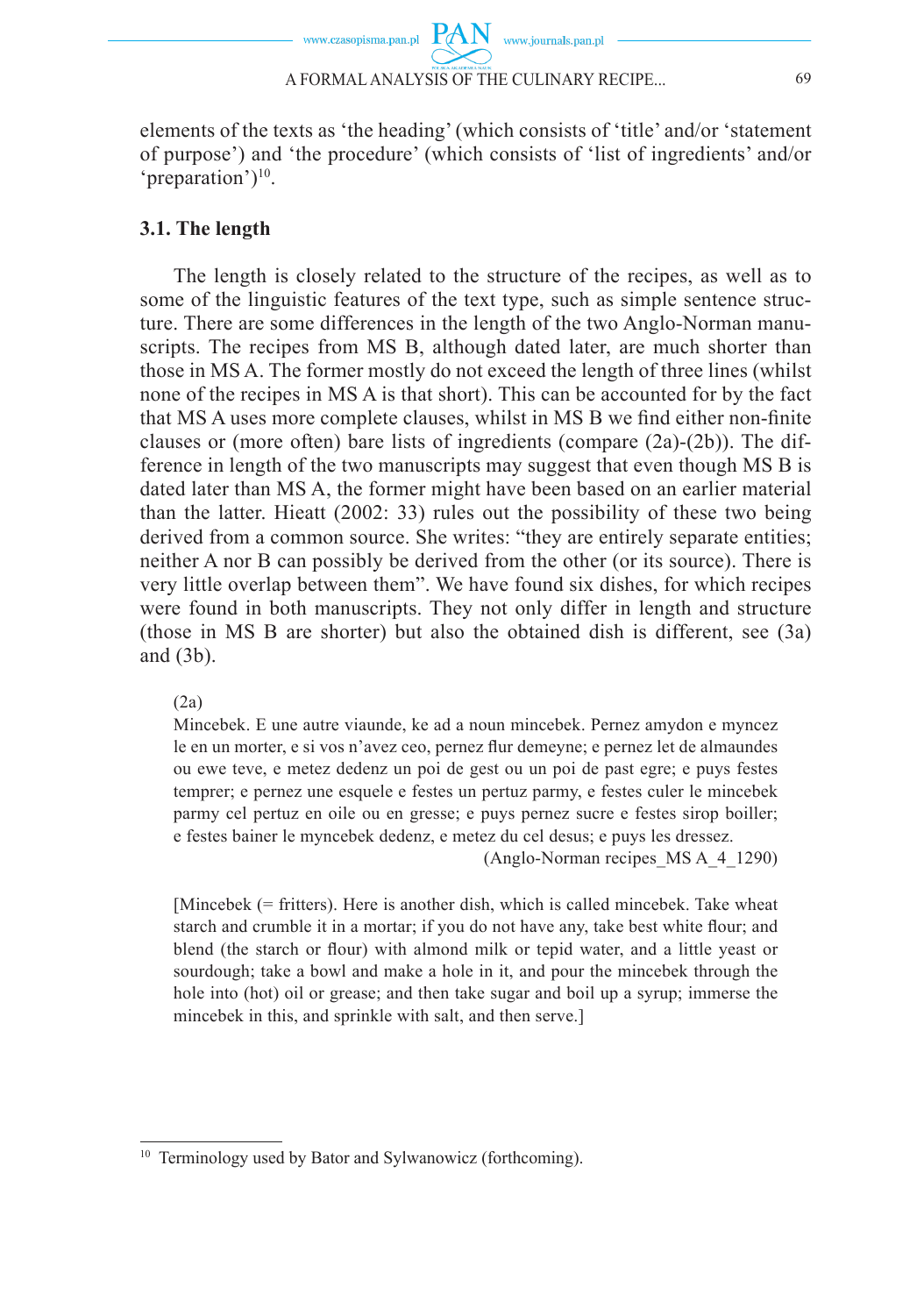

#### (2b)

Haucegeme. Let d'alemaunz, flur de rys, char de veel moudree, char de veel chiselé a manere de dees e mys leinz, galingal, canel, sucre: colour, vermail de sang dragoun.

(Anglo-Norman recipes\_MS B\_6\_1320)

[Haucegeme (= yeal stew colored red). Almond milk, rice flour, ground yeal, diced veal added; galingale, cinnamon, sugar; the color, sandragon red.]

(3a)

Teste de Tourk. Fueille de paste, bon farois: plaunté dedenz, chonys e volatyle, dates plumees souceez en miel, formage nowe plaunté dedenz, clous, quibibes, sucre desus, puis une couche de fars festicade grant plenté; colour de fars, soré, jaune e vert. La teste serra neir adressé a la manere de chevels de femme en un neyr esquele, une face de houme desus.

(Anglo-Norman recipes\_MS B\_27\_1320)

[Turk's head. A sheet of pastry well fi lled, with rabbits and poultry, dates, peeled and sweetened in honey, new cheese, cloves, and cubebs; sugar on top, then a generous layer of ground pistachio nuts; the colour of the ground nuts, red, yellow, and green. The head (of hair) should be black, arranged to resemble the hair of a woman, in a black bowl, with the face of a man set on top.]

#### (3b)

Teste de Turke. A fere meymes cele viaunde per jur de pesson ou en kareme ke l'em apele teste de Turke. Pernez rys triez e festes les laver, e sechir, e pus le braez bien; e pus festes temper oue let des alemaundes espessé, e metez dedenz especes e seffran, si cum avant est dist, e sucre. Festes un cofin de past, e pus festes escauder des anguilles, e festes oster les fimys, e pus festes goboner; e pernez persil e sauge e del bro, e festes braer en un morter, e metez seffran e pudre; e pus coverez le, e metez en furn, &cetera.

(Anglo-Norman recipes\_MS A\_23\_1290)

[Turk's head. How to make the dish called Turk's head for a fish day or in Lent. Take choice rice and wash it and dry it; then grind it thoroughly, mix with thickened almond milk, and put in spices and saffron, as directed below, and sugar. Make a pastry case; then scald eels and remove the excrement; then cut them up; and take parsley, sage, and some broth, and grind in a mortar, and put in saffron and mixed ground spice; then cover and put it in the oven, etc.]

When it comes to the length of the Middle English recipes, Carroll (2004: 182) stated that typical Middle English recipes range from 40 to 120 words. Looking at a number of the Middle English equivalents collected for the present study, we can see that the length could have varied a lot (see for instance recipes for jelly found in different collections, (4a)-(4c)). Generally, the later a recipe the longer and more detailed it was. However, there are exceptions to this rule, as in (5a)-(5b).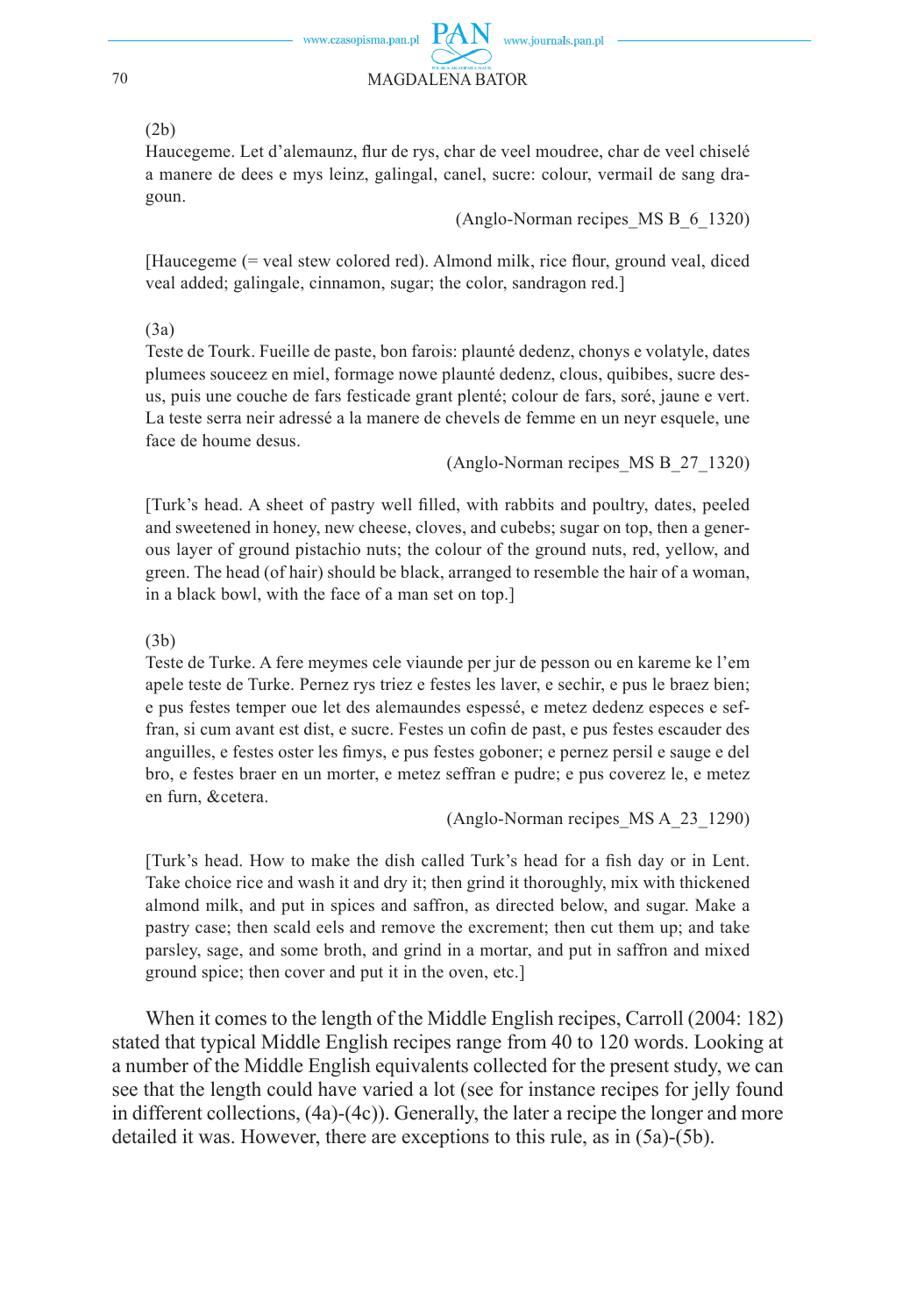

 $(4a)$ 

Gelee. Vihs isodeen in win & water & saffron & poudre of gynger & kanele, galyngal, & beo idon in an vessel ywryen clanliche; be colour qwyt.

(Diversa Cibaria 25 1325)<sup>11</sup>

#### $(4b)$

For to make a gely, tak hoggys fet oper pyggys, oper erys, oper pertrichys opere chiconys, & do hem togedere  $\&$  seth hem in a pot;  $\&$  do in hem flowre of canel and clowys hole or grounde. Do pereto vineger,  $\&$  tak  $\&$  do pe broth in a clene vessel of al pys. & tak pe flesch and kerf yt in smale morselys & do yt perein. Tak powder of galyngale & cast aboue & lat yt kele. Tak bronchys of pe lorere tre & styk ouer it, & kep yt al so longe as pou wilt  $&$  serue yt forth.

(Diversa Servisa 56 1381)

 $(4c)$ 

Gely / Take Calues fete, and scalde hem faire, and ley hem in faire water, and late hem wex white; Also take ho 3os of fele, and ley hem in faire water fore to soke oute pe blode; And pen take hem oute of pe water, and ley hem in a faire lynnen clothe, and lete the water ren oute; And pen take a faire scoured potte, and put al thes ho 3os and calues fete perin; And pen take good white wyn, that woll hold colloure, or elles fyne claret wyne, and caste there-to a porcion, and none oper licoure, that the flessh be ouer-wose with al; and sette hit ouer the fire, and boile hit, and skem hit clene. Whan hit is boylled tender ynowe, take yppe the flessh in a faire bolle, And save wel pe licoure; and loke that pou have faire sides of pigges, And faire smale chekynes scalded, and drawe hem, ([and the] legges and [the fete] on) and wassh faire, and caste hem in pe same fist broth. And set hit ayen ouer the fire, and skym hit clene, and lete a man euere-more kepe hit, and blow of pe grauey; And in case that pe licour waste awey, cast more of the same wyne pere-to; And put pi honde thereto, And, if thi honde be clammy, Hit is a signe pat it is gode; and lete not pe flessh be so moche ysod that hit may bere no kuttyng; And then take hit vppe, and ley hit on a faire clothe, and set oute the licoure fro the fire; And put a fewe coles vnder pe vessell pat pe lycoure is yn; and take salt, pouder of peper, and good quantite of saffron, (that hit have faire Ambur colour,) and a good quantite of vinegre; And loke that hit be sauery of the salt and of the vinegre,  $\&$  faire of colour of saffron; And put hit in a faire lynen clothe, And sette vnder-neth a faire dissh, and late hit ren thorgh the cloth so oft pat hit ren clene; And if pou seest that hit hath to litull of the vinegre, or salt, or saffron, caste thereto more, after thi discrecion; And then kut faire sidde ribbes of pe sides of pigges, and ley hem on a chargeour or on a dissh, And set hit faire on a colde place, and powre pe gely peron; And then take faire blanched almondes, and caste anone thereon er hit kele, and foilles of tried pared ginger; and lete stonde to kele.

(Boke of Kokery 94 1445)

<sup>&</sup>lt;sup>11</sup> Looking at the structure of this recipe we may conclude that it must have been translated from the Anglo-Norman MS B, which also contains the recipe for 'jelly'.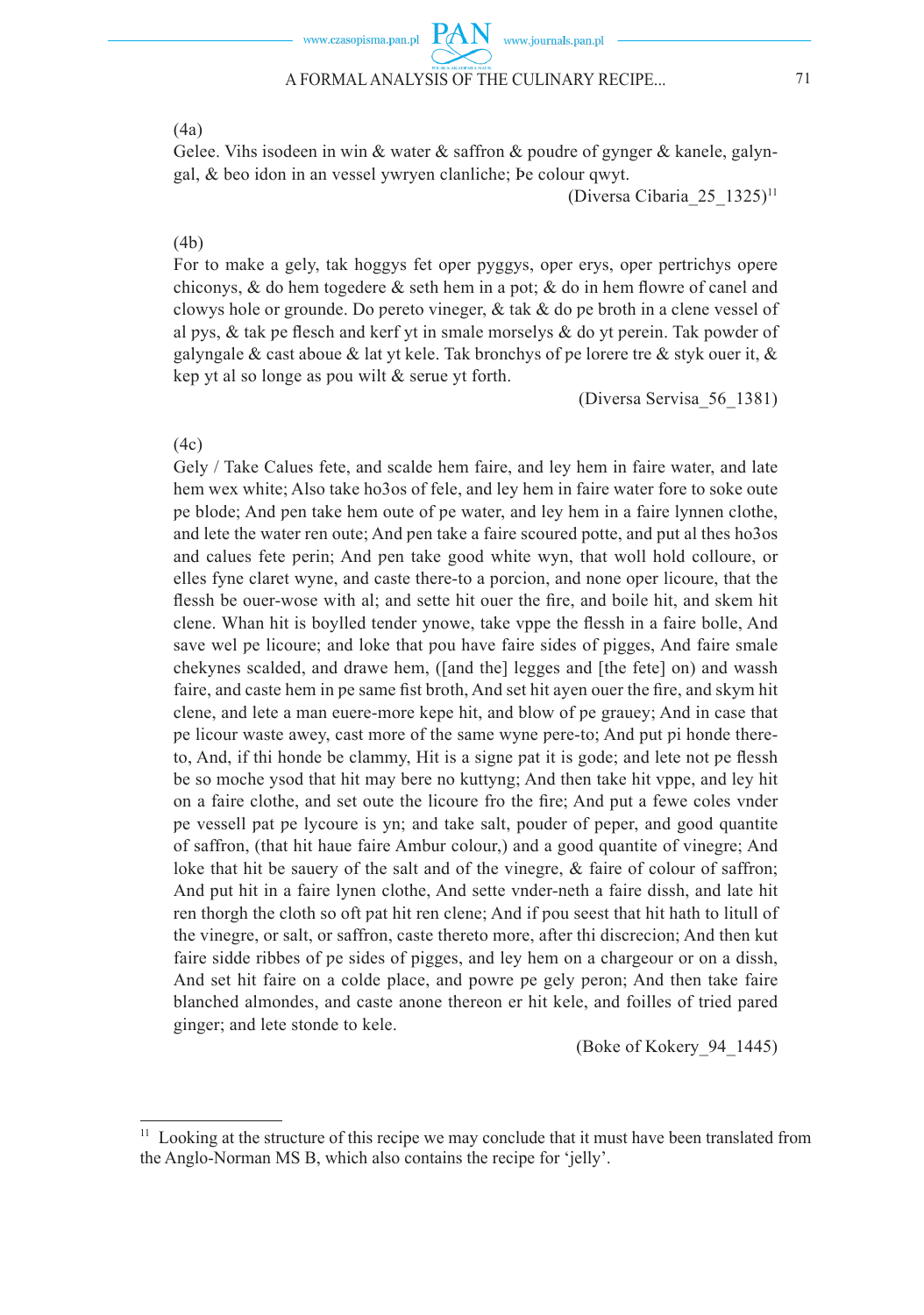#### $(5a)$

To maken amydon to holden water ase longe as pou wolt, wel and veyre. Nym corn clene abouten Seint Iohn & do hit in a clene vessel, & do veyr water ynoh wip pe corn dawes; & vche day beo wel ywaschen. & soppen ygrounden, & soppen iboilled in veyr water,  $\&$  hit schal stonden in pe water al pat hit beo isoken,  $\&$  soppen yhonged in an touwayl a3ein pe zunne al pat hit beo drue. Soppen nym hit hout  $\&$ do hit in an clene vessel, & hold ase long ase pou wolt, & wreh wel, & corf to vevre peces.

(Diversa Cibaria 41 1325)

#### $(5b)$

For to make amydoun. Tak whete and step it ix daies, & eueri dai chaunge pe water. And bruse it wel in a morter ri3t smal. Tempre it. Sep it with muchel water and seve it pourh an herseue,  $\&$  let it stonden and kelen. Poure out pe water. Ley it on a clop. Turn it til it be drye.

(Goud Kokery 3 1450)

## 3.2. The structure

### 3.2.1. The heading

All the Anglo-Norman recipes begin with a heading. Most of the studies devoted to the structure of the recipe (apart from Stannard 1982) divide the heading into two parts: the title and the statement of purpose.<sup>12</sup> The Anglo-Norman headings are typical of the text-type, i.e., they are either expressed with the title (in the form of a nominal phrase) or with the statement of purpose (in the form of a non-finite clause or an infinitive), see examples  $(6)-(8)$ . The ratio of the occurrence of the particular elements of the heading in the two Anglo-Norman collections is shown in Figure 1.

(6) Browet d'Alemaigne. [German broth.] (Anglo-Norman recipes MS B 15 1320)

(7) A fere bruet sanz herbes. [Making broth without herbs.] (Anglo-Norman recipes MS A 10 1290)

(8) Coment cheveril serra rosti of tute la pel. [How to roast kid in its skin.] (Anglo-Norman recipes MSA 7 1290)

72

<sup>&</sup>lt;sup>12</sup> On the discussion of the variety of terms used with reference to certain parts of the recipe, see the beginning of section 3 of this paper or Mäkinen (2006: 87-88).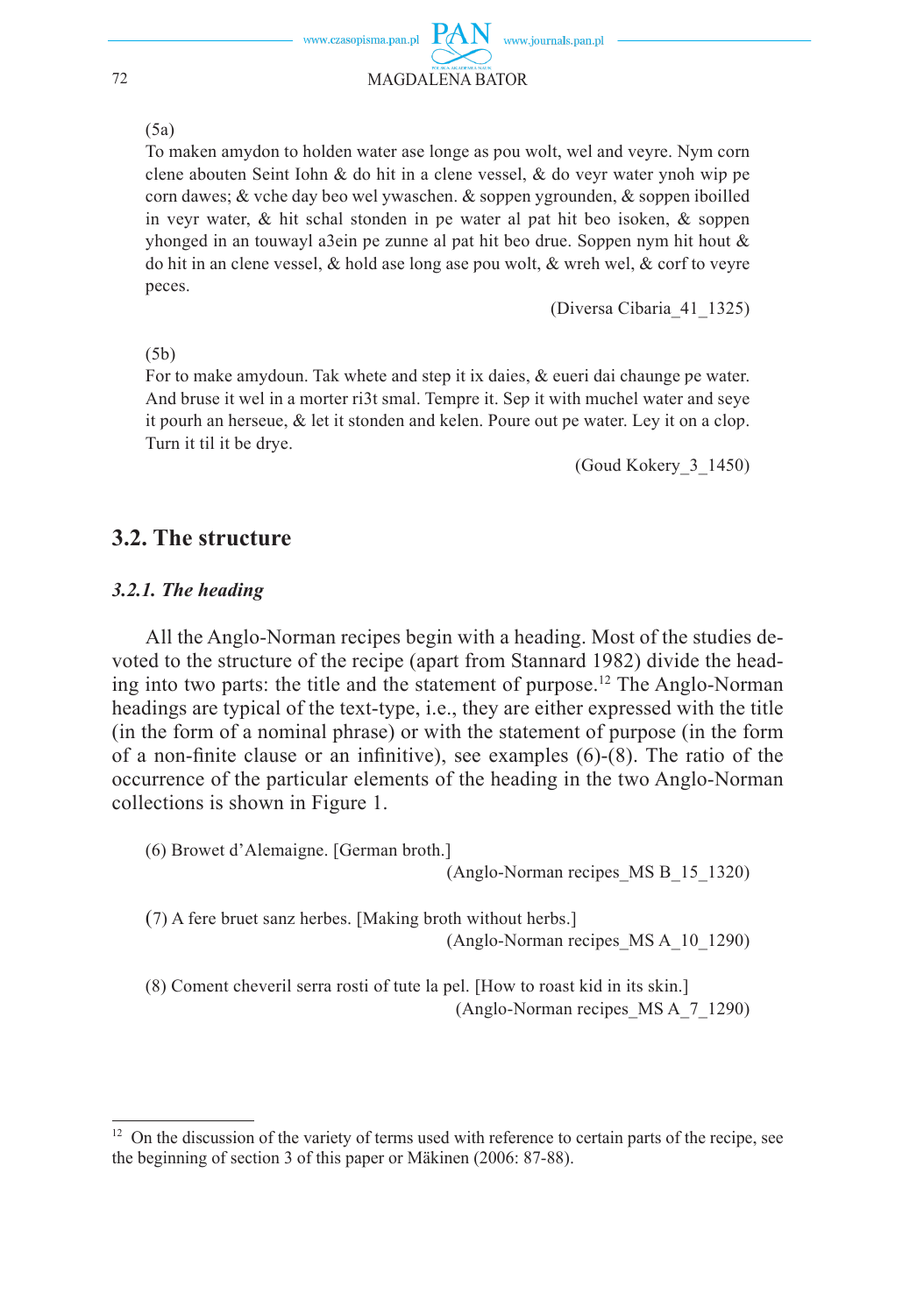



 $\Omega$ 

[AN\_A and AN\_B stand for the Anglo-Norman MS A and MS B respectively.]

What is interesting, in MS A the heading (either in the form of a title or a statement of purpose) is often followed by a description of the dish complementing the heading, such as (i) 'here is a/another dish which is called …', or (ii) 'instructions for  $\dots$ ', (see examples (9)-(11)). The latter type usually complements statements of purpose rather than titles (as can be seen in (11)). Some recipes begin with a description of type (ii), which might be interpreted as either being the statement of purpose (not followed by any additional complementing clause whilst it is of descriptive character itself) or as a complementing clause (in which case it is the heading which is missing), see  $(12)-(13)$ . In such cases what follows is a list of ingredients rather than the preparation.

MS B is much more condensed. The headings consist of titles only (always in the form of a nominal phrase). They are followed by lists of ingredients required for the preparation of a particular dish (as in (2b) above).

(9) Teste de Turk. E une viaunde d'ad a noun teste de Turk. [Turk's head. Here is a dish which is called Turk's head.]

(Anglo-Norman recipes\_MS A\_26\_1290)

(10) Rosee. E un autre viaunde, k'ad a noun rosee. [Rose pottage. Here is another dish, which is called rose pottage.]

(Anglo-Norman recipes\_MS A\_16\_1290)

(11) A quire char saunz fu. E issi enseigne coment l'en quira char saunz fu. [Cooking without fire. Instructions for cooking meat without fire.

(Anglo-Norman recipes\_MS A\_6\_1290)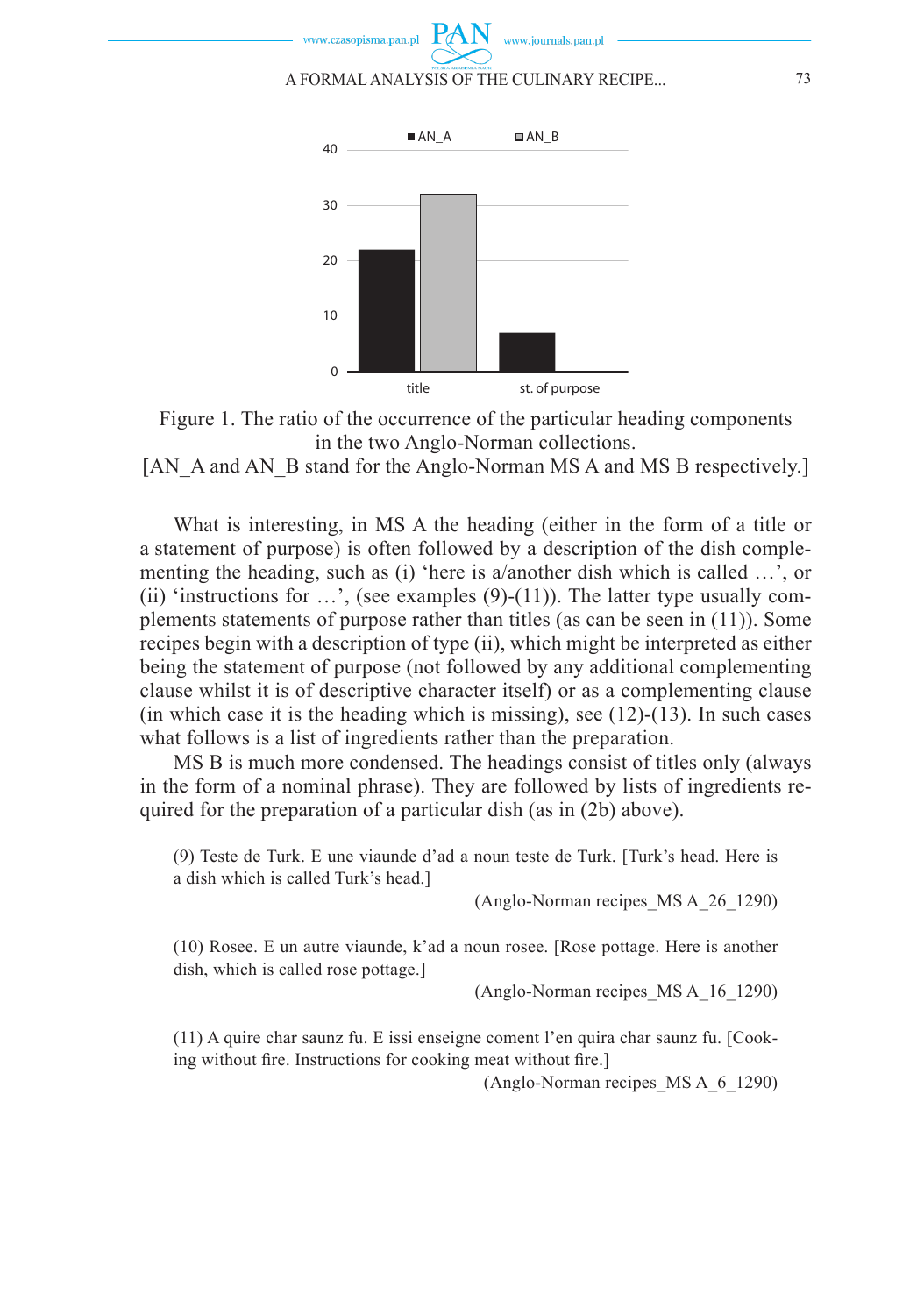

(12) Ici comence coment l'en deit fere claree. [Here begin instructions for making claree (= spiced wine).]

(Anglo-Norman recipes\_MS A\_28\_1290)

 $(13)$  La manere coment l'en deit fere gravee. [How to make gravee (= meat or fish in almond-based gravy).]

(Anglo-Norman recipes\_MS A\_29\_1290)

Similarly, most of the Middle English recipes begin with a heading in the form of (i) the title, which is often the name of the main ingredient, see for instance  $(14)-(15)$ ; or  $(ii)$  the statement of purpose, as in  $(16)-(17)$ . The ratios of the particular heading types found in the analysed collections are shown in Figures 2 and 3. The Middle English titles might have included a clause which defined the meal, especially if there were a number of meals based on the same ingredient within the collection, see examples (18)-(20). In such cases, the clause is often based on the hypernym-hyponym relation, as in the examples. The defining clauses were found in all but one (20) recipes of the *Diuersa Cibaria* collection (1325), which, to a large extent, originates from the Anglo-Norman MS A. What is interesting, such statements were not part of the heading in the original Anglo-Norman recipes, but they followed the heading (as if to describe the dish), see for instance (21). This suggests that instead of translating the title or repeating it untranslated, it was the description of the dish which was translated and placed in the position of the heading in the Middle English collection. In the recipes translated from MS B, the headings were usually left untranslated.

The statement of purpose was also frequent within the Middle English database. It could have been expressed with an infinitive, as in  $(16)-(17)$ , or take the form of an 'instructional clause', as in (22). Both were also found in the Anglo-Norman collections (see (23)-(24)), however, they were much less frequent.

| $1 + 1$ , $0 + 1$ , $\pi$                | (Goud Kokery 21 1380)       |
|------------------------------------------|-----------------------------|
| $(15)$ Rede Rose.                        |                             |
|                                          | (Potage Diverse 126 1435)   |
| $(16)$ For to make a gely.               | (Diversa Servisa 56 1381)   |
| (17) To make via unde of Cypre.          |                             |
|                                          | (Utilis Coquinario 21 1395) |
| (18) Anoper mete pat hatte amydon.       | (Diversa Cibaria 35 1325)   |
| (19) A sauce pat hatte peyuere egresse.  |                             |
|                                          | (Diversa Cibaria 39 1325)   |
| (20) Cawdele pat is part of blawmaunger. |                             |
|                                          | (MS Harley 5401 16 1490)    |

 $(14)$  Sawge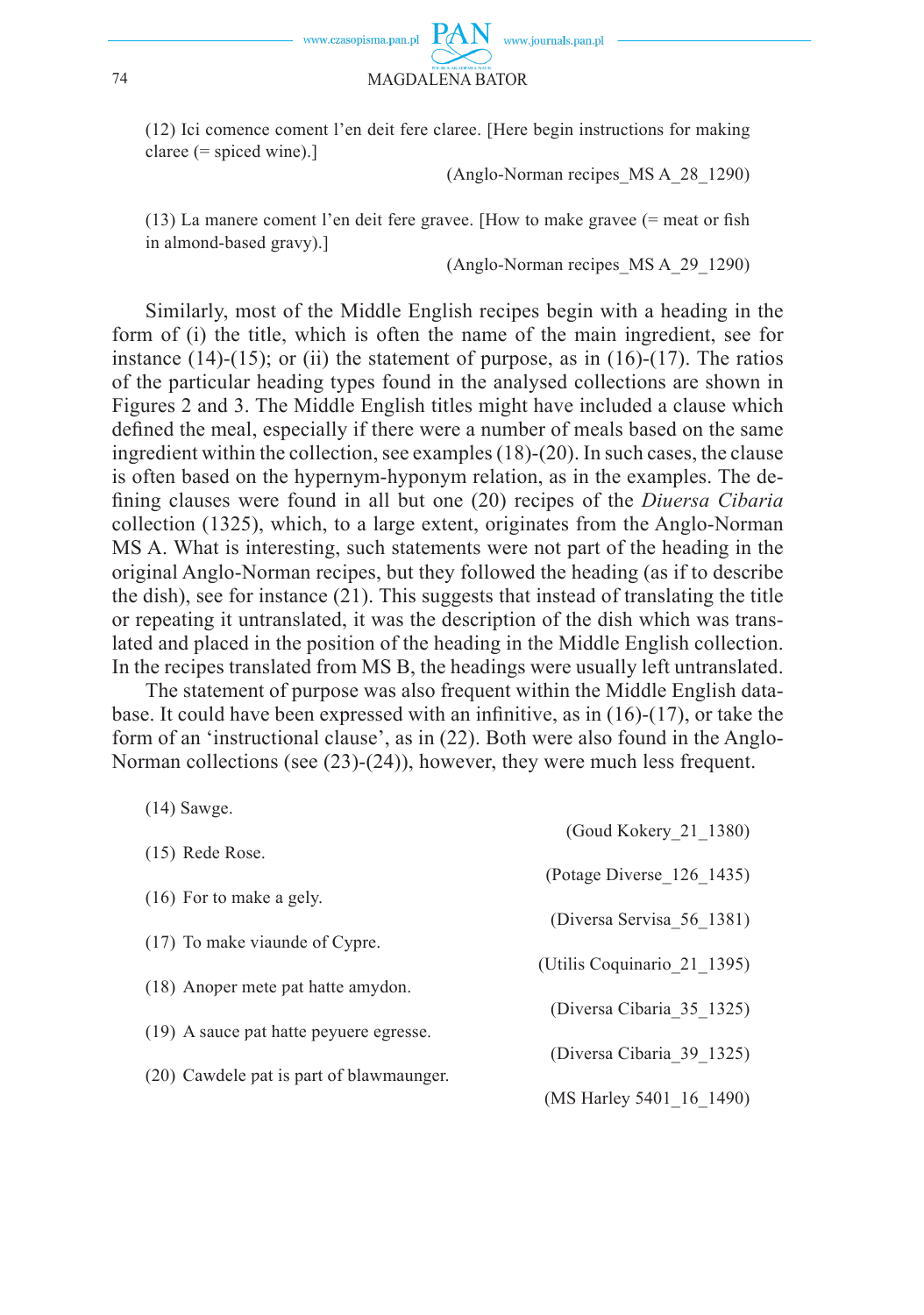

(21) Kuskenole. E une viaunde ke est apelé kuskenole. [Kuskenole (= pastries with fruit filling). Here is a dish which is called kuskenole. (Anglo-Norman recipes\_MS A\_25\_1290)

www.journals.pan.pl

(22) Her hit techep hou me schal make fuaus.

(Diversa Cibaria\_38\_1325)

(23) A fere bruet sanz herbes. [Making broth without herbs.] (Anglo-Norman recipes\_MS A\_10\_1290)

(24) Ici comence coment l'en deit fere claree. [Here begin instructions for making claree (= spiced wine).]

(Anglo-Norman recipes\_MS A\_28\_1290)



Figure 2. The number of heading types in the Middle English collections. [ME\_A and ME\_B stand for the Middle English equivalents of the recipes found in the Anglo-Norman MS A and MS B respectively.]



Figure 3. The percentage of heading types in the two databases.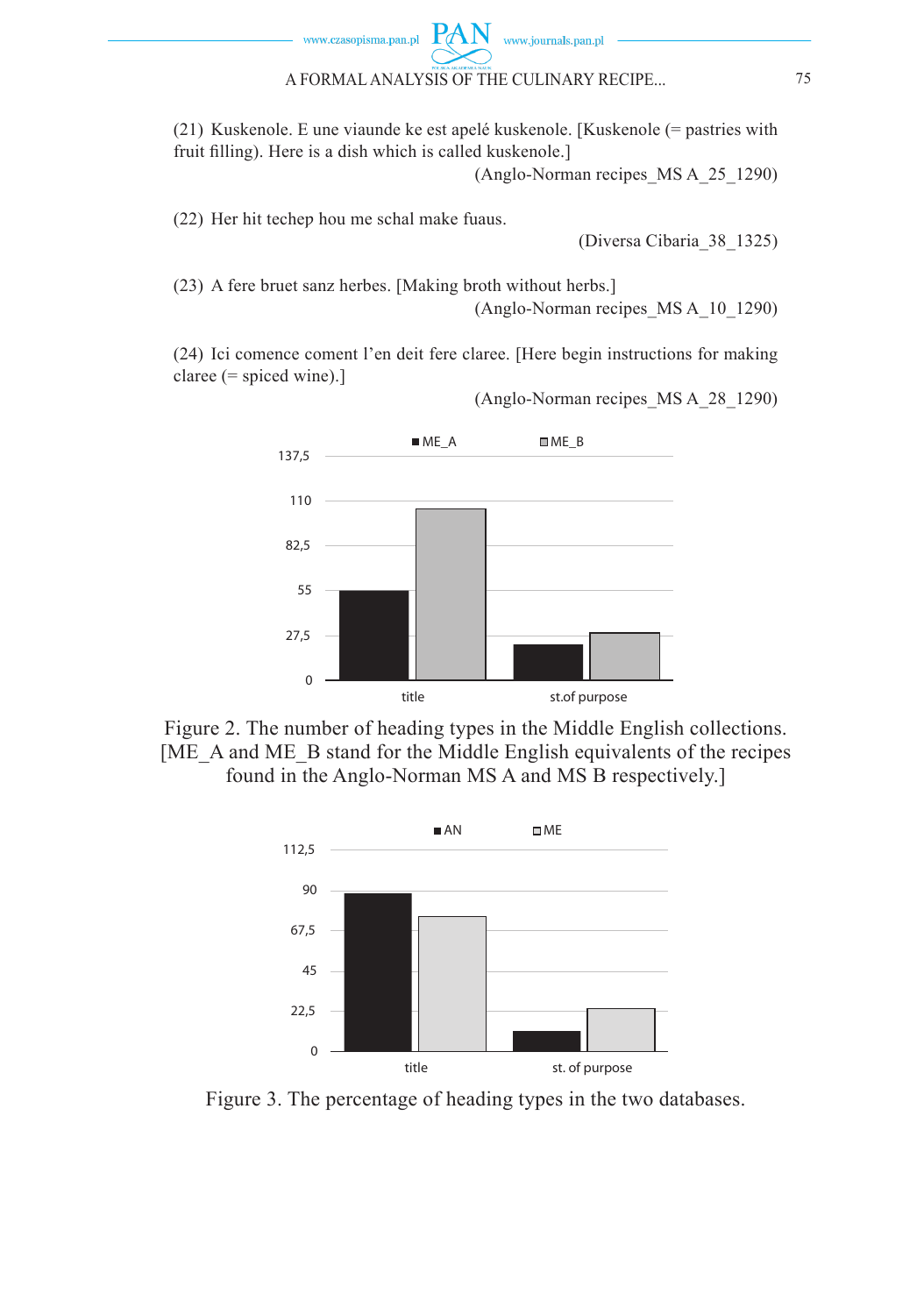The choice of the heading component in the Middle English database does not seem to be dependant on the date of a particular recipe. It didn't depend on the type of the Anglo-Norman heading either, i.e., even if the Anglo-Norman recipe began with a title, the Middle English corresponding recipes could have had various types of the corresponding headings.

Not all of the headings in the Middle English collections were translated<sup>13</sup>. Especially the nominal headings, but not exclusively, remained untranslated, e.g., (25). We have also found examples of headings in Latin, even though it was not the case in the Anglo-Norman equivalent, as in (26). Such foreign titles were found not only in the early collections but also in those coming from the later 15<sup>th</sup> century. This suggests that they might have been translated from foreign sources rather than being the evolved forms of the earlier adopted Anglo-Norman recipes. However, it should be noted that the etymology of the headings does not necessarily indicate the origin of the dish (cf. Hieatt 1995).

(25) Coudre en tens de nois.

(26) Potus clarreti pro domino.

(Diversa Cibaria\_10\_1325)

(Goud Kokery\_4\_1380)

Semantically, the headings might have depicted one of the following:

• the major ingredient:

| (Potage Diverse_128_1435) |  |  |
|---------------------------|--|--|
|                           |  |  |

(Potage Diverse\_126\_1435)

- the colour (of the dish and/or of the main ingredient):
	- (28) Rede Rose.
	- (29) A rede Morreye.
- (Potage Diverse\_122\_1435) the origin of the dish: (30) Browet of Almayne. (Utilis Coquinario\_22\_1395) (31) To make viaunde of Cypre. (Utilis Coquinario\_21\_1395) the taste: (32) Swete blanche.

(MS Laud 553\_5\_1430)

<sup>(27)</sup> Flowrys of hawporn.

<sup>&</sup>lt;sup>13</sup> This may indicate a certain degree of multilingualism and code-switching present in the analysed material (cf. Bator 2015, 2016).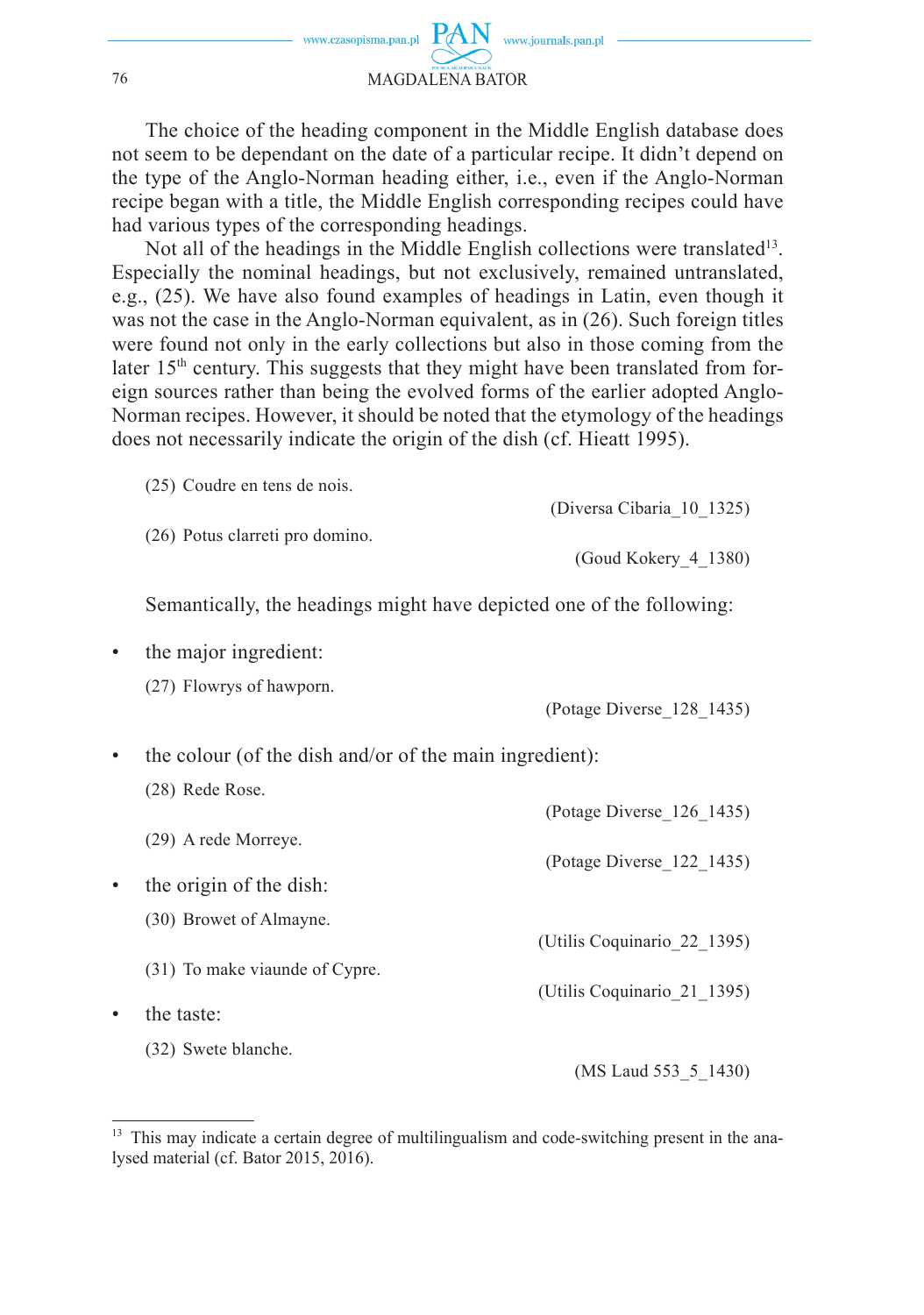

food') instruct to colour the dish (e.g., with saffron), cf. Hieatt (1995).

It should be remembered, though, that the heading might have been misleading. For instance, some of the available recipes for 'blanc manger' (= 'white

### *3.2.2. The procedure*

As mentioned before, the procedure may consist of two parts: the list of ingredients and/or the preparation. At least one of these components seems to be obligatory. The two Anglo-Norman collections differ from each other. On the one hand, most of the recipes in MS B are in fact short lists of ingredients needed for the preparation of a particular dish. Hieatt (2002: 29) calls such recipes "chef's shorthand". Only sporadically do these recipes contain short clauses (e.g.,  $(33)-(34)$ ). On the other hand, all the recipes in MS A contain the preparation component, as in (35). They are composed of short paratactical clauses structured in temporal order, often connected by 'and', so that the reader knows step by step what to do. The temporal order is evidenced for instance by repeated phrases 'then/afterwards' [AN *pus*].

(33) Sang dragoun. Let d'alemaunz e de rys, e bon poudre de gyngyvre e sucre; colour de sang dragoun.

(Anglo-Norman recipes\_MS B\_30\_1320)

[Sandragon. Almond milk and rice, and good ground ginger and sugar; the color of sandragon.]

(34) Browet d'Alemaigne. Pernez let d'alemaundes, trieez clous de gylofre, quibibes, oynouns fris; e doit estre chaud des clous e quibibes; colour, jaune.

(Anglo-Norman recipes\_MS B\_15\_1320)

[German broth. Take almond milk, select cloves, cubebs, fried onions; it should be hotly spiced with cloves and cubebs; the color, yellow.]

(35) Blaunche escrepes. E une autre viaunde, ke ad a noun blaunche escrepes. Pernez fleur demeyne e blaunc de l'oef, e festes bature, ne mye trop espesse, e metez du [vin]; pus pernez une esquele e festes un pertuz parmy; e puys pernez bure, ou oile, ou gresse; e puys metez vos quatres deis dedenz la bature pur hastir; e puys pernez cel bature e metez dedenz une esquele, e festes culer parmy cel pertuz dedenz la gresse; e puys festes une escrespe, e puys une autre, e metez vostre dei denz le pertuz de l'esquele; e puys jettez sucre desus les crespes, e dressez celes escrespes od les poumes de ora[n]ges.

(Anglo-Norman recipes\_MS A\_2\_1290)

[White pancakes. Here is another dish, which is called white pancakes. Take best white flour and egg white and make batter, not too thick, and put in some wine; then take a bowl and make a hole in it; and then take butter, or oil, or grease; then put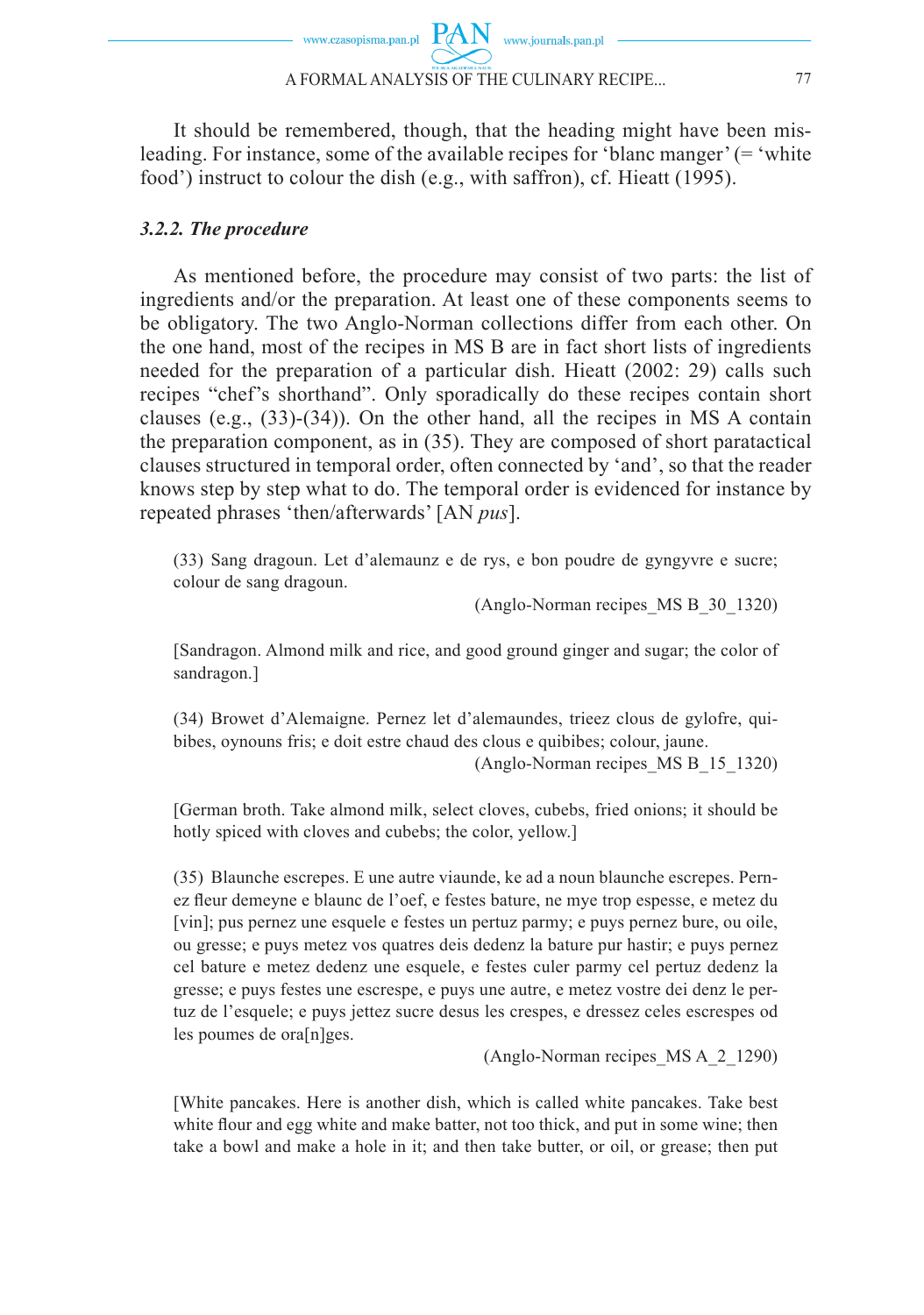

your four fingers in the batter to stir it; take the batter and put it in the bowl (the improvised funnel) and pour it through the hole into the (hot) grease; make one pancake and then another, putting your finger in the opening of the bowl (to stop the flow of batter when enough has been poured for one pancake); then sprinkle the pancakes with sugar, and serve with the 'oranges'.]

Following Enkvist (1986), such temporal sequencing is typical of cookery books. In his earlier work, Enkvist (1981) introduced the term 'experiential iconicity' to reflect the salient order of clauses, in which the sequence of events is shown from the author's/writer's perspective (as opposed to the natural order, in which the sequence relies on the state of affairs in the world).<sup>14</sup> He distinguished three types of experiential iconicity, i.e., temporal, social and spacial. He claims that the temporal sequencing in culinary texts is usually accompanied by fronting a locative phrase, e.g., (36). This has been accounted for by Tabakowska  $(1993: 55)$ , who writes: "the 'first things first' principle finds its realisation in the topic/comment arrangement within the utterance". Thus, if the topic is predictable (as is the case with cooking recipes), it is omitted and the author begins with the presentation of the comment (Tabakowska 1993).

(36) Into a small frying-pan put two eggs.

(Enkvist 1986: 251)

However, the fronting phenomenon occurs very sporadically in the analyzed medieval material, see for instance (37). In the Anglo-Norman database, there are either no clauses (most of MS B) or (in case of MS A and partly MS B) the majority of clauses begin with a verb (and not with a comment, as suggested by Enkvist, and Tabakowska). In the corresponding Middle English recipes, the situation varies. The recipes:

- 1. are lists of ingredients, not composed of any clauses this applies to some of the recipes found in the *Diuersa Cibaria* collection, which is the earliest translation of the Anglo-Norman material. This applies only to some of the recipes translated from MS B. See example (38). Sometimes even though the Anglo-Norman recipe is a list of ingredients (MS B), the Middle English translation contains clauses, e.g., (39);
- 2. are composed of imperative clauses, sequenced in temporal order, often joined by the word *soppen*, e.g., (40). Such recipes mostly begin with a verb;
- 3. begin with a comment (not included in the Anglo-Norman recipe) followed by a sequence of imperative clauses as in 2 above, e.g., (41). This applies especially to the latest medieval recipes.

 $(37)$  (...) & per schal gret vlehs beon igrounden,

(Diversa Cibaria\_7\_1325, transl. from Anglo-Norman MS B\_7\_1320)

<sup>&</sup>lt;sup>14</sup> Bamberg and Marchman (1990) write about linear or hierarchical ordering of events.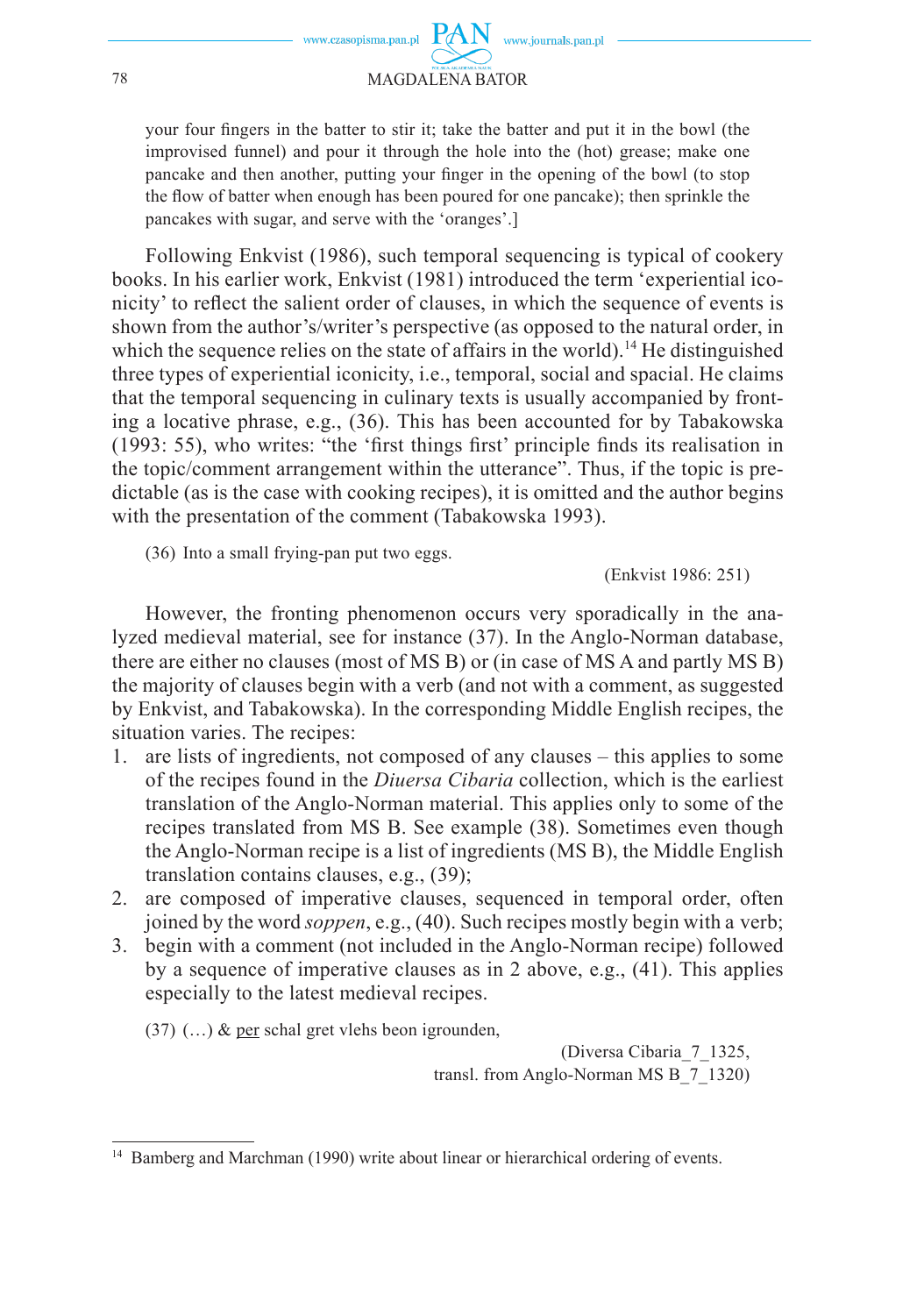# www.czasopisma.pan.pl  $PAN$  www.journals.pan.pl

#### A FORMAL ANALYSIS OF THE CULINARY RECIPE... 79

(38) Coudre en tens de nois. Milke of alemauns, flour of rys, curneles of nuten ifried, gynger itried, sucre vort abaten pe keneschype; nuten yfried abouen.

> (Diversa Cibaria\_10\_1325, transl. from Anglo-Norman MS B\_10\_1320)

[AN orig.: Coudree en temps de nois. Let d'alemandes, flur de ris, les curnels fris, gyngyvre triee, sucre pur abatre la amereté, nois plaunté desus.]

(39) Maumenee. Wyn; braun of chapoun ipolled al to poudre,  $\&$  soppen do pryn to boillen wip pe wyn; alemauns igrounden al dru3e  $\&$  idon pryn,  $\&$  poudre of clowes idon pryn; alemauns ifried schulen beon idon pryn, & per schal gret vlehs beon igrounden,  $&$  sucre fort abaten pe streynpe of  $p$ e speciere;  $p$ e colour schal beon inde. (Diversa Cibaria\_7\_1325,

transl. from Anglo-Norman MS B\_7\_1320)

[AN orig.: Maumenee. Vyn, braoun de chapoun moudree tot a poudre e puis mis leynz pur boillyr ou le vyn; alemaunz moudrez tot seks e mys leynz; la poudre des clous mys ou tot frimailles d'alemaundes deivent estre mys leynz, e y doit estre char grosse moudree, sucre par abatre la force de l'especerie; colour, sorré ou ynde.]

(40) Anopour mete pat hatte amydon. Nym amydon  $\&$  grind in an morter,  $\&$  make boillen wyp alemauns,  $\&$  soppen nim pe alemaundes ihwyted  $\&$  saffron  $\&$  make boillen togederes in water.  $\&$  soppen fryen in oylee opur in greece,  $\&$  vnder pe metee pat is ihwyted schulen beon iset alemauns icoloured,  $\&$  abouen pe mete icoloured schulen beon iset alemauns iwyted & rys & penides.

> (Diversa Cibaria\_33\_1325, transl. from Anglo-Norman MS A\_13\_1290)

[AN orig.: De amydoun. E une autre viaunde, ke ad a noun amydoun. Pernez amydoun, si le festes braer, e festes bon let des alemaundes, e metez dedenz sucre, e festes boiller od oile des alemaundes; e pernez les alemaundes blaunches e seffran, e festes boiller ensemble en ewe, e pus friez en oile ou en gresse; e sus la viaunde blaunche serra plaunté alemaundes colurés rose de sucre, e sur la viaunde coloré serrunt plaunté alemaundes blaunches, e rys e penides; e pus dressez.]

(41) Blank de sirre. **To mak blank de sire** tak ryse and wesshe it and grind it small and temper it up with almond mylk and boile it then tak the braun of capon or henne and hew it small and grind it with myed bred and sesson it with sugur and florishe it with almondes and serue it.

(Noble Boke off Cookry 196  $15<sup>th</sup>$  c.)

Even though Hieatt (2002) claims the recipes in the two collections could not have had a common origin, six of the Anglo-Norman recipes were found in both collections, i.e., MS A and MS B.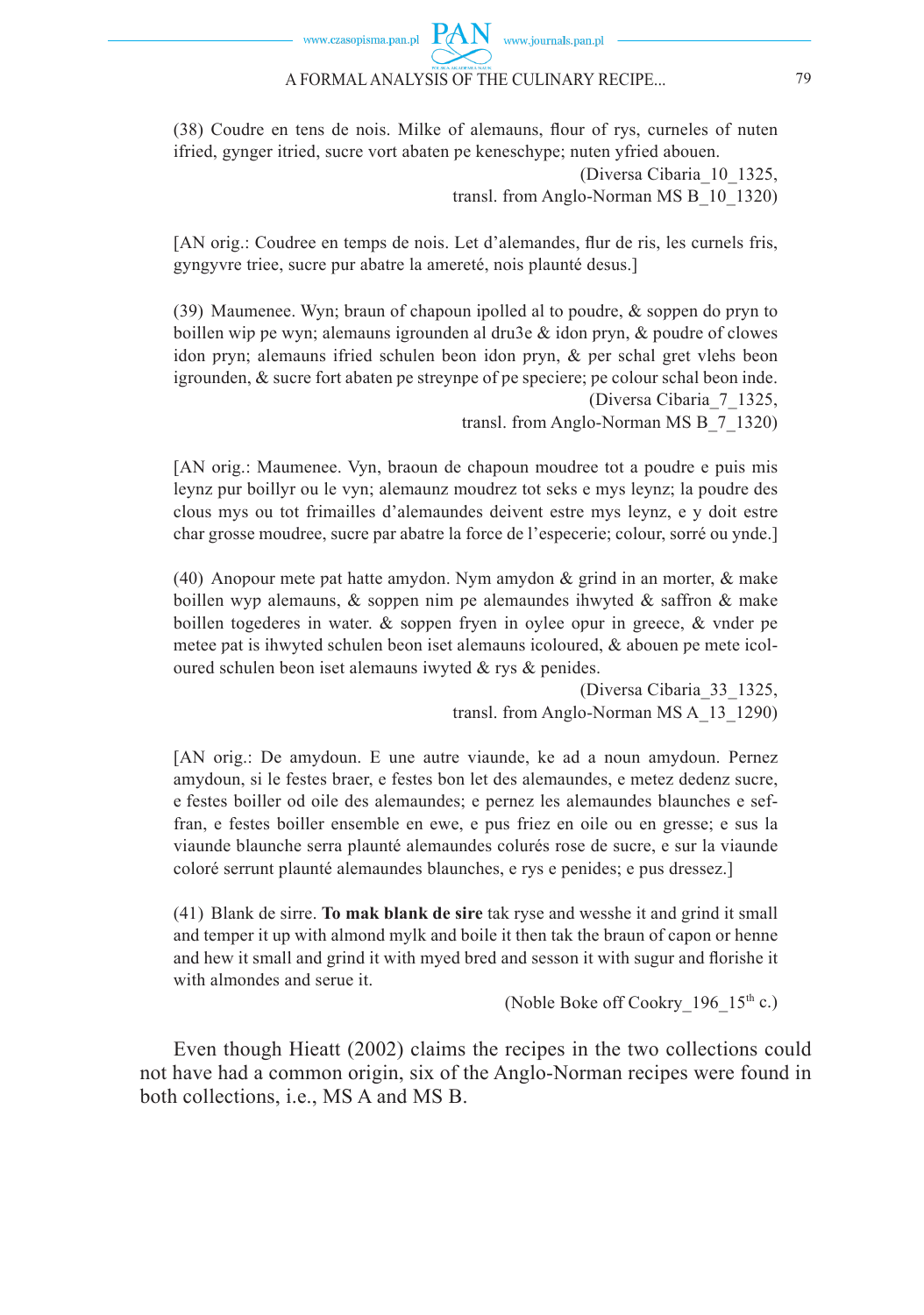

# **4. Conclusions**

The paper aimed at examining over 60 Anglo-Norman culinary recipes and over 200 corresponding Middle English equivalents. The latter were either translations of the Anglo-Norman texts or their later developments. On the basis of the research, the following conclusions could be drawn:

- (i) the length of the Anglo-Norman recipes suggests that the later manuscript (MS B, dated to 1320) must have been based on earlier forms of the recipes than the other Anglo-Norman manuscript (MS A) dated to 1290;
- (ii) within the Middle English corpus, the length generally depended on the chronology of the recipes, i.e., the later a recipe the longer it was; we have found only a few exceptions to this rule;
- (iii) the heading (in both databases) is much more frequently reflected with the title (in the form of a nominal phrase) than the statement of purpose;
- (iv) the Anglo-Norman MS B is more conservative (with titles only), which also proves that the form of the recipes is earlier than of those in MS A, in which a greater variety can be seen (nominal phrases, infinitives, instructional clauses). In MS A the heading is frequently followed by a comment specifying the type of dish. In a number of cases the comment takes the place of the heading;
- (v) in the Middle English translations of MS A, apart from the title and/or the statement of purpose, it is the comment which might take the place of the heading (the original heading being omitted). This suggests that the translator either realised that the comment in the Anglo-Norman text is a pure repetition of the heading, or did not want to translate the names of the dishes (which might not be too informative for the English users);
- (vi) in the later Middle English translations, a great deal of the nominal headings remain untranslated;
- (vii) the procedure element in the analysed recipes is twofold: the Anglo-Norman MS B and its direct translations consist of lists of ingredients, hardly any preparation can be found, the rest of the corpus consists of the preparation component, usually in the form of short, paratactical clauses put together in temporal order;
- (viii) the earliest Middle English recipes retain the structure of the Anglo-Norman originals (sometimes even the Anglo-Norman phrases are left untranslated, e.g., *foille de paste*).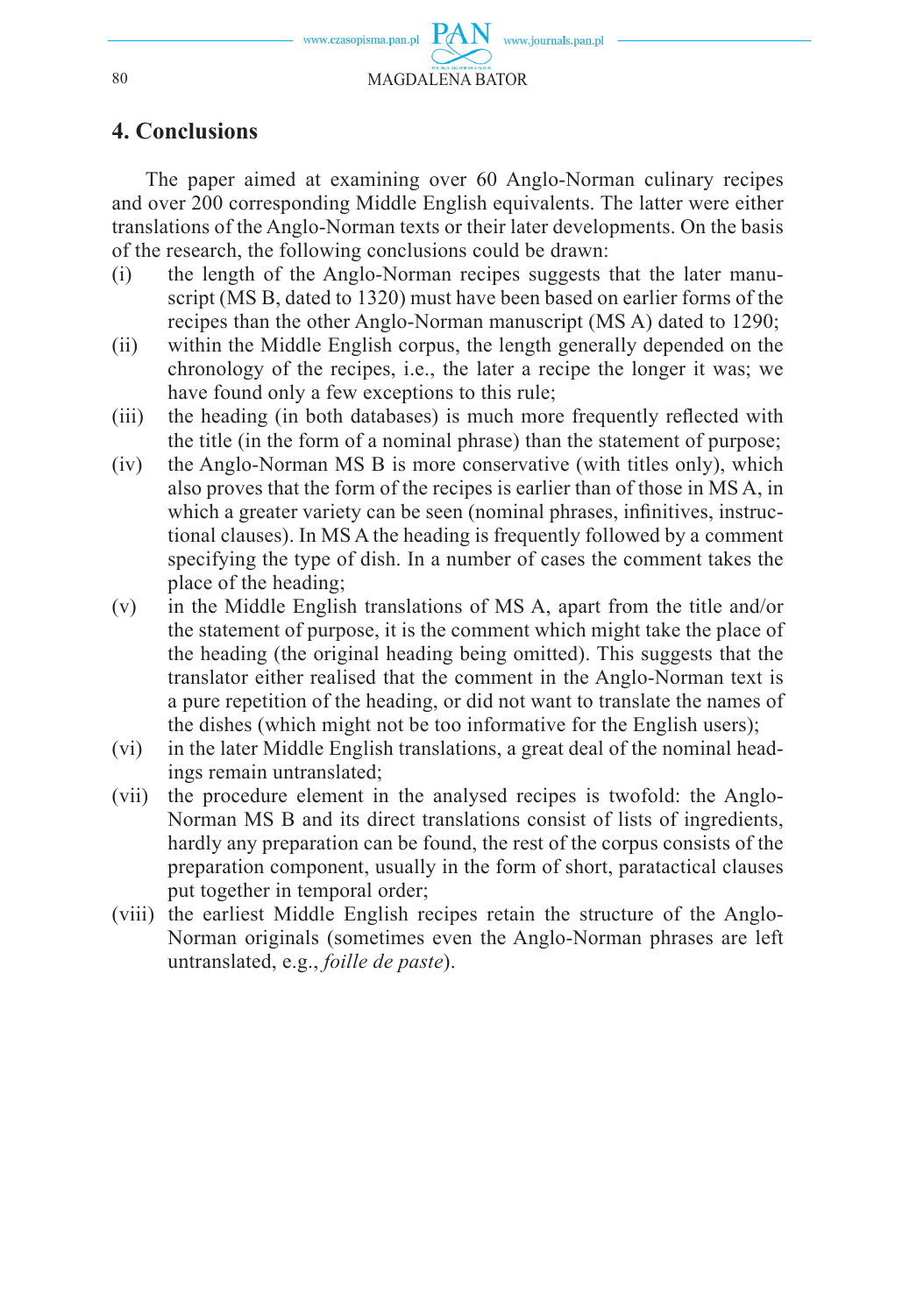

# **References**

Austin, T. (ed.). 2000. *Two 15<sup>th</sup>-c. cookery books*. Oxford: Oxford University Press.

- Bamberg, M. and V. Marchman 1990. What holds a narrative together? The linguistic encoding of episode boundaries. *Papers in Pragmatics* 4.1/2: 58-121.
- Bator, M. 2015. Foreign influences on the language of cookery in Middle English. *Kwartalnik Neofi lologiczny* LXII.4: 567-584.
- Bator, M. 2016. *Loo what sholde a man these dayes now wryte. egges or eyren?* code-switching or borrowing in Middle English? Paper presented at the *51st International Congress on Medieval Studies*, Western Michigan University, May 2016.
- Bator, M. and M. Sylwanowicz. (Forthcoming). The typology of medieval recipes culinary vs. medical. In J. Fisiak (et al.) (eds.), (Forthcoming). *Essays and studies in Middle English*. Frankfurt a/M: Peter Lang Verlag.
- Carroll, R. 1999. The Middle English recipe as a text-type. *Neuphilologische Mitteilungen* 100: 27-42.
- Carroll, R. 2004. Middle English recipes: Vernacularisation of a text-type. In I. Taavitsainen and P. Pahta (eds.), 2004. *Medical and scientific writing in Late Medieval English*. Cambridge: Cambridge University Press. 174-196.
- Culy, Ch. 1996. Null objects in English recipes. *Language Variation and Change* 8.1: 91-124.
- Enkvist, N. 1981. Experiential iconicism in text strategy. *Text* 1: 77-111.
- Enkvist, N. 1986. Linearization, text type, and parameter weighting. In J. Mey (ed.), 1986. *Language and discourse: Test and protest. A Festschrift for Petr Sgall*. John Benjamins Publishing Company.
- Görlach, M. 1992. Text types and language history: The cookery recipe. In M. Rissanen (et al.) (eds), 1992. *History of Englishes. New methods and interpretations in historical linguistics*. Berlin: Mouton de Gruyter. 736-761.
- Görlach, M. 2004. *Text types and the history of English*. Berlin; New York: Mouton de Gruyter.
- Hieatt, C.B. 1980. The roast, or boiled, beef of Old England. *Book Forum* 5: 294-199.
- Hieatt, C.B. (ed.). 1988. *Ordinance of pottage: An edition of the 15<sup>th</sup> c. culinary recipes in Yale University's MS Beinecke 163*. London: Prospect Books.
- Hieatt, C.B. 1995. Sorting through the titles of medieval dishes: What is, or is not a 'blanc manger'. In M. Adamson Weiss (ed.), 1995. *Food in the Middle Ages: A book of essays*. New York: Garland Publishing Inc. 25-43.
- Hieatt, C.B. 1996. The Middle English culinary recipes in MS Harley 5401. An edition and commentary. *Medium Aevum* 65.1: 54-71.
- Hieatt, C.B. 2002. Medieval Britain. In M. Adamson Weiss (ed.), 2002. *Regional cuisines of Medieval Europe. A book of essays*. London: Routledge. 19-46.
- Hieatt, C.B. 2006. *Concordance of English recipes. Thirteenth through fifteenth centuries*. (Medieval and Renaissance Texts and Studies 312). Tempe: Arizona Center for Medieval and Renaissance Studies.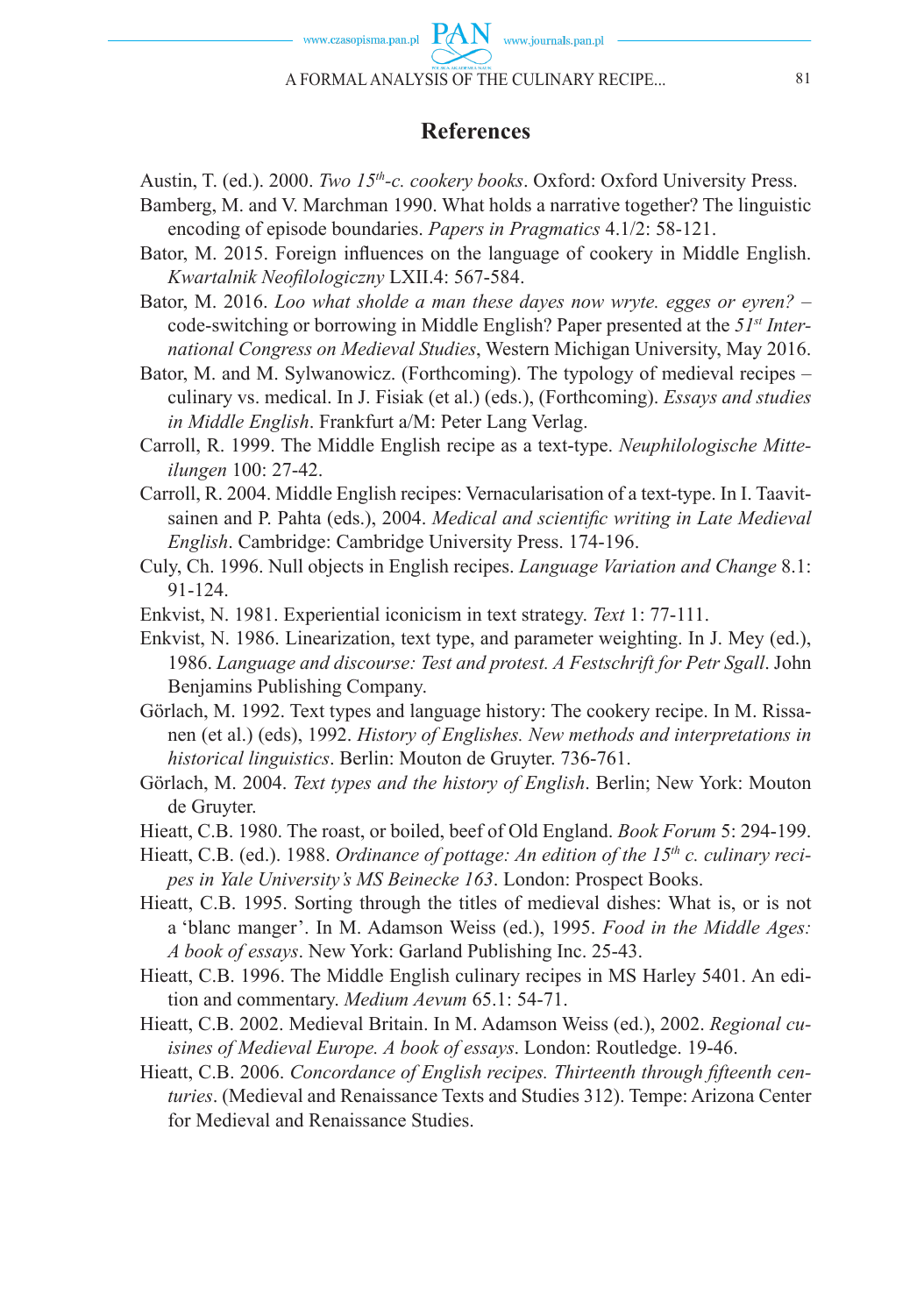

- Hieatt, C.B. and S. Butler (eds.). 1985. *Curye on Inglysch: English culinary manuscripts of the 14th c.* (Early English Text Society, SS 8). London: Oxford University Press.
- Hieatt, C.B. and R.F. Jones. 1986. Two Anglo-Norman culinary collections. *Speculum* 61: 859-882.
- Hunt, T. 1990. *Popular medicine in thirteenth-century England: Introduction and texts*. Cambridge: Cambridge University Press.
- Mäkinen, M. 2006. *Between herbals et alia: Intertextuality in Medieval English herbals.* Doctoral dissertation. University of Helsinki, Faculty of Arts, Department of English and The Research Unit for Variation, Contacts and Change in English.
- Martilla, V. 2009. Mincing words: A diachronic view on English cutting verbs. Available at: http://www.lingref.com/cpp/hel-lex/2008/paper2171.pdf (date of access: October 2014).
- Massam, D. and Y. Roberge. 1989. Recipe context null objects in English. *Linguistic Inquiry* 20.1: 134-139.
- Napier, A. (ed.). 1882. *A noble boke off cookry*. London: Elliot Stock.
- Schmidt, K.A.R. 1994. The index of Middle English prose and late Medieval English recipes. *English Studies* 5: 423-429.
- Stannard, J. 1982. Rezeptliteratur as Fachliteratur. In W. Eamon (ed.), 1982. *Studies on medieval Fachliteratur.* Brussels. 59-73.
- Taavitsainen, I. 2001a. Middle English recipes: Genre characteristics, text type features and underlying traditions of writing. *Journal of Historical Pragmatics* 2: 85-113.
- Taavitsainen, I. 2001b. Changing conventions of writing: The dynamics of genres, text types, and text traditions. *European Journal of English Studies* 5(2): 139-150.
- Tabakowska, E. 1993. *Cognitive linguistics and poetics of translation*. Tübingen: Gunter Narr.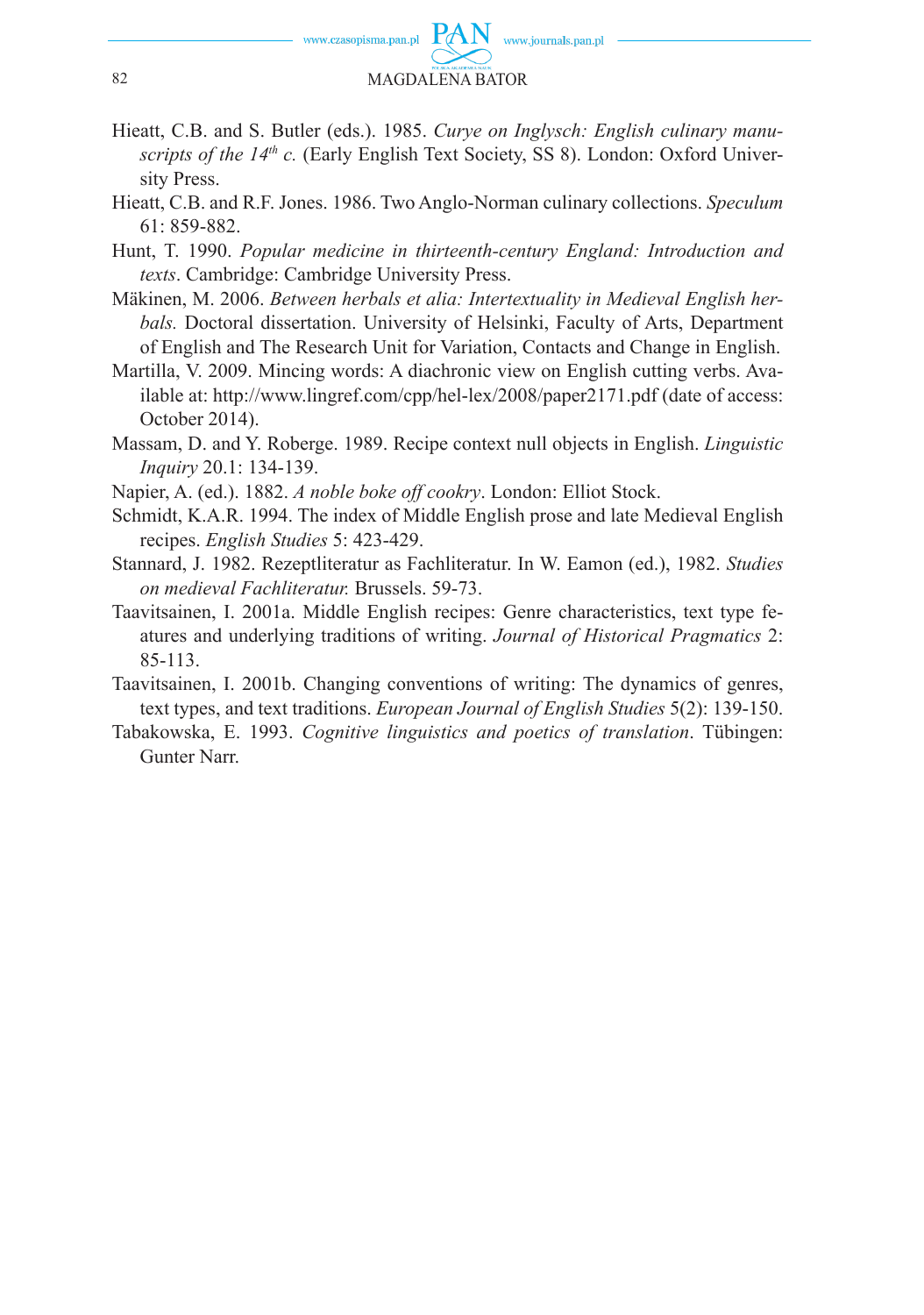

Appendix 1. List of the collections used for the present study<sup>15</sup>

| collection                                | symbol used | date      | reference                |
|-------------------------------------------|-------------|-----------|--------------------------|
| Anglo-Norman<br>collection (MSA)          | $AN_A$      | 1290      | Hieatt and Jones (1986)  |
| Anglo-Norman<br>collection (MS B)         | AN B        | 1320      | Hieatt and Jones (1986)  |
| Boke of kokery                            | BK          | 1445      | <b>Austin (2000)</b>     |
| Diversa cibaria                           | DC          | 1325      | Hieatt and Butler (1985) |
| Diversa servisa                           | <b>DS</b>   | 1381      | Hieatt and Butler (1985) |
| Forme of Cury                             | FC          | 1390      | Hieatt and Butler (1985) |
| Goud kokery                               | GK          | 1340-1480 | Hieatt and Butler (1985) |
| Harley MS                                 | Hrl         | 1490      | <b>Hieatt</b> (1996)     |
| Laud MS                                   | Aus $_L$    | 1430      | <b>Austin (2000)</b>     |
| Leche viaundez                            | $\rm IV$    | 1435      | <b>Austin (2000)</b>     |
| Noble boke of festes<br>ryalle and cokery | <b>NBC</b>  | 1475      | Napier (1882)            |
| Ordinance of pottage                      | OP.         | 1460      | <b>Hieatt</b> (1988)     |
| Potage diverse                            | PD.         | 1435      | <b>Austin (2000)</b>     |
| Utilis coquinario                         | UC          | 1395      | Hieatt and Butler (1985) |

<sup>&</sup>lt;sup>15</sup> The collections appear in alphabetical order.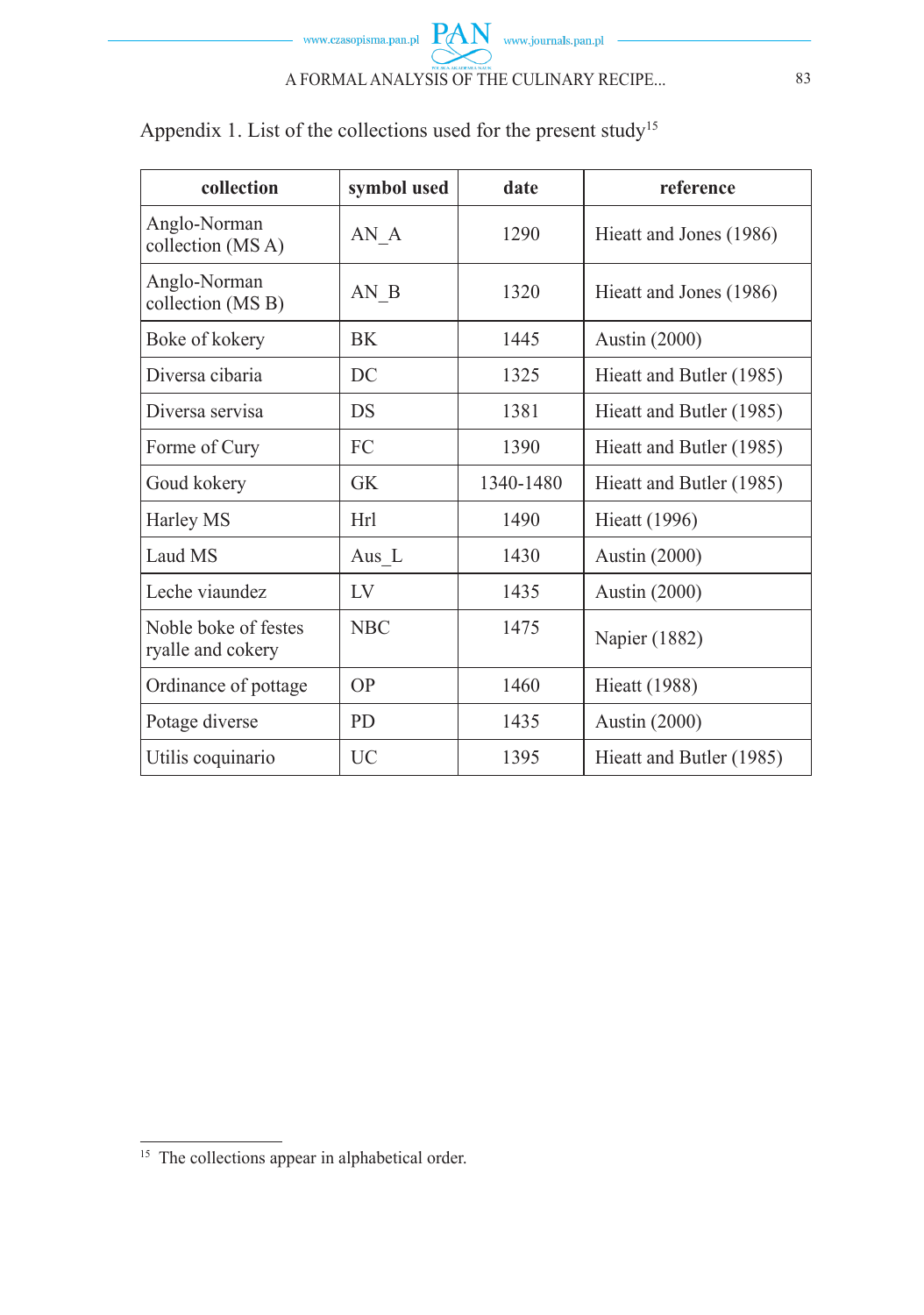

Appendix 2. List of the analyzed Anglo-Norman recipes together with their Middle English correspondents (based on Hieatt  $2006$ )<sup>16</sup>

| dish:                                                                             | <b>AN</b> recipe | date: | corresponding<br>recipes                                                       | date:                                             |
|-----------------------------------------------------------------------------------|------------------|-------|--------------------------------------------------------------------------------|---------------------------------------------------|
| Poume d'oranges [pommedorry]                                                      | AN A 1           | 1290  | DS 42;<br>DS 59;<br>PD 46;<br>LV 19;<br>$LV$ <sup>-23;</sup><br><b>NBC</b> 270 | 1381;<br>1381;<br>1435;<br>1435;<br>1435;<br>1475 |
| <b>Blaunche</b> escrepes<br>[white pancakes]                                      | AN A 2           | 1290  |                                                                                |                                                   |
| Saugee [sage sauce]                                                               | $AN_A_3$         | 1290  | GK 21;<br>PD_117;<br>$LV_37;$                                                  | 1450;<br>1435;<br>1435                            |
| Mincebek                                                                          | $AN_A_4$         | 1290  | FC 181;<br>$LV_59;$<br>GK_22;                                                  | 1390;<br>1435;<br>1450                            |
| Cressee                                                                           | $AN_A_5$         | 1290  |                                                                                |                                                   |
| A quire char saunz fu<br>[cooking without fire]                                   | $AN_A_6$         | 1290  |                                                                                |                                                   |
| Coment cheveril serra rosti od<br>tute la pel [how to roast a kid in<br>its skin] | $AN_A_7$         | 1290  |                                                                                |                                                   |
| Ravieles [ravioli]                                                                | $AN_A_8$         | 1290  | FC 94;<br>LV 41                                                                | 1390;<br>1435                                     |
| Geleye [jelly]                                                                    | AN A 9           | 1290  | [AN B $25$ ];<br>DC 25;<br>DS_56;<br>BK 94                                     | 1320;<br>1325;<br>1381;<br>1445;                  |
| Brewet without herbs                                                              | $AN_A_10$        | 1290  |                                                                                |                                                   |
| Tardpolane                                                                        | AN A 11          | 1290  |                                                                                |                                                   |
| Luce in sops                                                                      | AN A 12          | 1290  |                                                                                |                                                   |
| Amidon (pudding)                                                                  | AN A 13          | 1290  | DC 33;<br>Aus $L_3$ ;<br>Hrl 23                                                | 1325;<br>1430;<br>1490                            |
| Cresterole                                                                        | $AN_A_14$        | 1290  | DC 34;<br>LV 61                                                                | 1325;<br>1435                                     |

<sup>&</sup>lt;sup>16</sup> The recipes appear in the order as found in the Anglo-Norman collections MS A and MS B.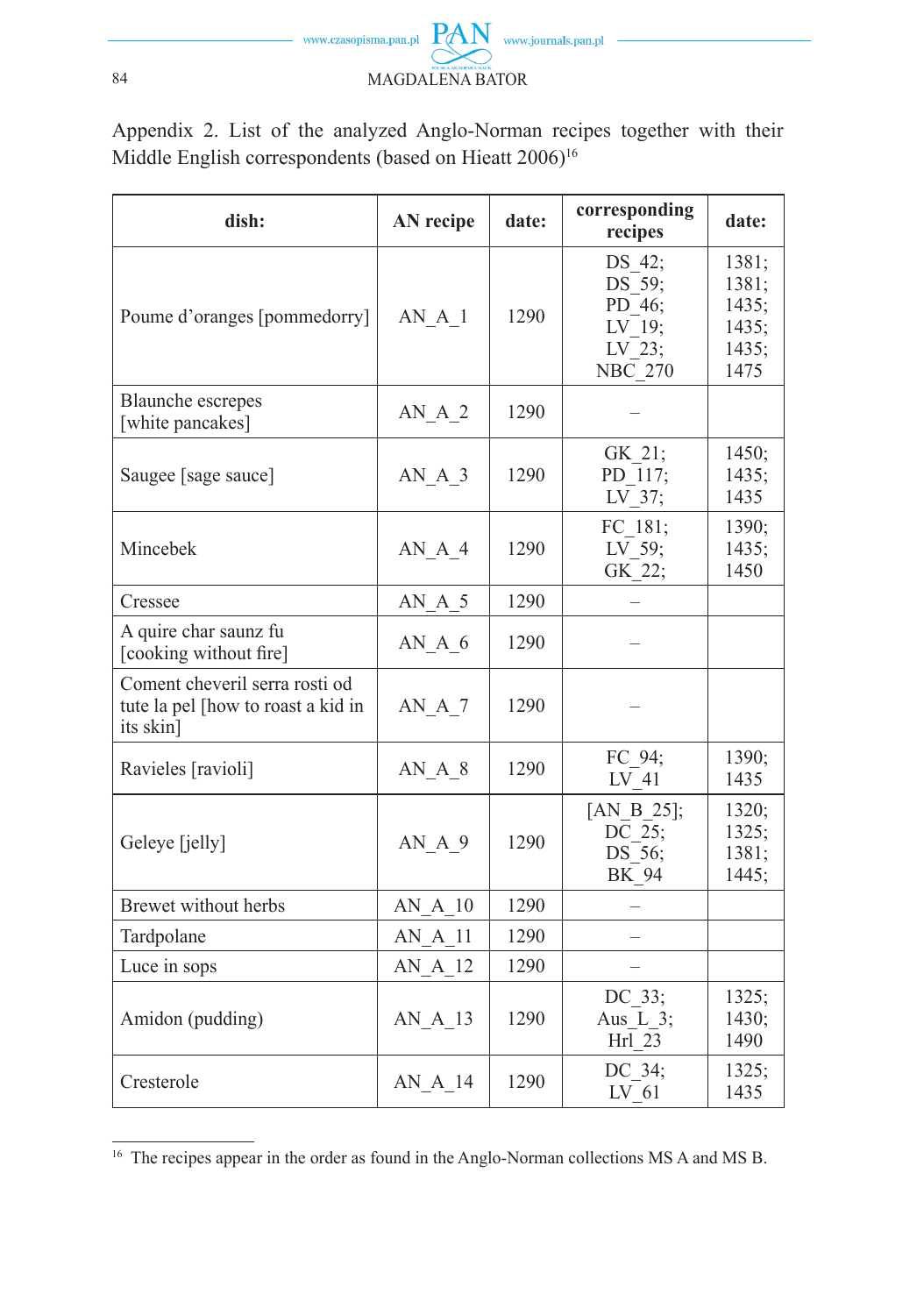

| dish:                      | AN recipe | date: | corresponding<br>recipes                                                                                                       | date:                                                                                          |
|----------------------------|-----------|-------|--------------------------------------------------------------------------------------------------------------------------------|------------------------------------------------------------------------------------------------|
| Hawthorn pottage / Espinee | AN A 15   | 1290  | [AN B 11];<br>$\overline{\text{DC}}$ $\overline{1}$ 1;<br>DC 35;<br>DS 46;<br>FC 58;<br>UC 31;<br>PD 75;<br>PD 128;            | 1320;<br>1325;<br>1325;<br>1381;<br>1390;<br>1395;<br>1435;<br>1435                            |
| Rosee                      | AN A 16   | 1290  | $[AN_B_12];$<br>DC 12;<br>$DC^-36$ ;<br>DS 41;<br>DS 47:<br>FC 53;<br>UC 32;<br>PD 100;<br>PD 126;<br>OP 75:<br><b>NBC 222</b> | 1320:<br>1325;<br>1325:<br>1381;<br>1381;<br>1390:<br>1395:<br>1435:<br>1435;<br>1460;<br>1475 |
| Strawberry pottage         | AN A 17   | 1290  | [AN B 13];<br>$DC_{37}$ ;<br>DS 47;<br>PD 123                                                                                  | 1320;<br>1325;<br>1325;<br>1381;<br>1435                                                       |
| Suade                      | AN A 18   | 1290  | [AN A 24];<br>[AN B $23$ ];<br>$DC_23;$<br>DC 38;<br>DC 44;<br>DS 47;<br>Aus L 5                                               | 1290;<br>1320;<br>1325;<br>1325;<br>1325;<br>1381;<br>1430                                     |
| Sauce, pevorade            | AN A 19   | 1290  | DC 39                                                                                                                          | 1325                                                                                           |
| Salty food, amendment of   | AN A 20   | 1290  | DC $40$ ;<br>DS 49;<br>Aus_ $L_2$                                                                                              | 1325;<br>1381;<br>1430                                                                         |
| Amidon (starch)            | AN A 21   | 1290  | DC 41;<br>GK 3;<br><b>NBC</b> <sup>207</sup>                                                                                   | 1325;<br>1340;<br>1475                                                                         |
| Coue de Rouncin            | $AN_A_22$ | 1290  | DC 42;<br>DS 44                                                                                                                | 1325;<br>1381                                                                                  |
| Teste de Turk, for Lent    | AN A 23   | 1290  |                                                                                                                                |                                                                                                |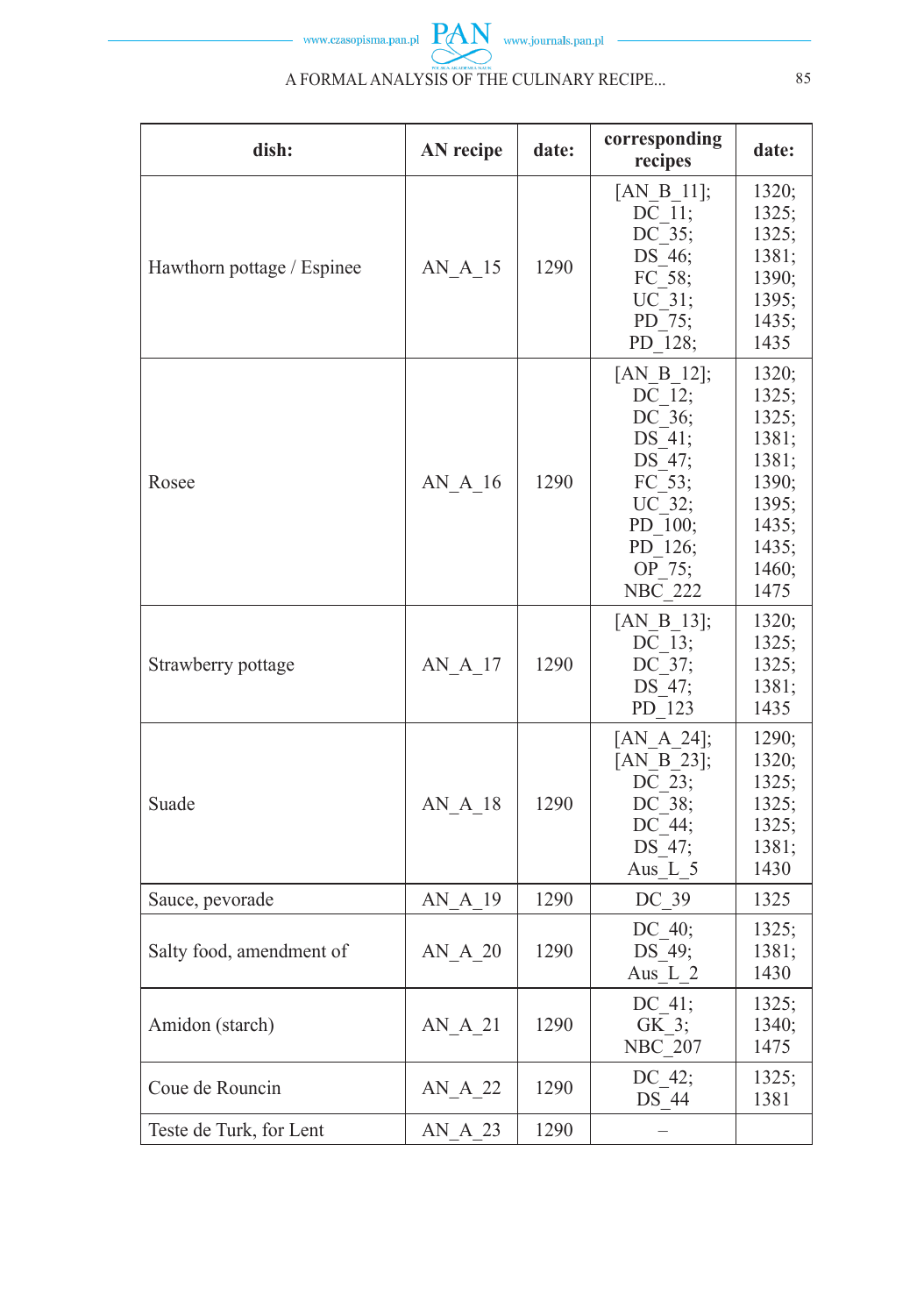

| dish:            | <b>AN</b> recipe | date: | corresponding<br>recipes                                                                                                                                    | date:                                                                                                                              |
|------------------|------------------|-------|-------------------------------------------------------------------------------------------------------------------------------------------------------------|------------------------------------------------------------------------------------------------------------------------------------|
| Suade            | AN A 24          | 1290  | [AN A $18$ ];<br>[AN B 23];<br>DC 23;<br>DC 38;<br>$DC_44;$<br>DS 47;<br>Aus L 5                                                                            | 1290;<br>1320;<br>1325;<br>1325;<br>1325;<br>1381;<br>1430                                                                         |
| Cuskenole        | AN A 25          | 1290  | DC 45                                                                                                                                                       | 1325                                                                                                                               |
| Teste de Turk    | AN A 26          | 1290  | [AN B $27$ ];<br>DC 27                                                                                                                                      | 1320;<br>1325                                                                                                                      |
| Emeles           | AN A 27          | 1290  | DC 46;<br>Aus L 8                                                                                                                                           | 1325;<br>1430                                                                                                                      |
| Clarre           | AN A 28          | 1290  | GK 4;<br>GK 6;<br>$FC$ 205                                                                                                                                  | 1380;<br>1380;<br>1390                                                                                                             |
| Gravy            | AN A 29          | 1290  |                                                                                                                                                             |                                                                                                                                    |
| Blancdesire      | AN B 1           | 1320  | DC 1;<br>DS 29;<br>$DS^-78;$<br>DS 90;<br>FC 39;<br>FC_201;<br>$PD_21;$<br>PD 81;<br>PD 116;<br>BK 83;<br>OP 68;<br>OP 72;<br>NBC_54;<br>NBC_220;<br>Hrl 74 | 1325;<br>1381;<br>1381;<br>1381;<br>1390;<br>1390;<br>1435;<br>1435;<br>1435;<br>1445;<br>1460;<br>1460;<br>1475;<br>1475;<br>1490 |
| Vertdesire       | AN B 2           | 1320  | $DC2$                                                                                                                                                       | 1325                                                                                                                               |
| Anesere          | AN B 3           | 1320  | DC 3                                                                                                                                                        | 1325                                                                                                                               |
| Chicken, Spanish | AN B 4           | 1320  | DC 4                                                                                                                                                        | 1325                                                                                                                               |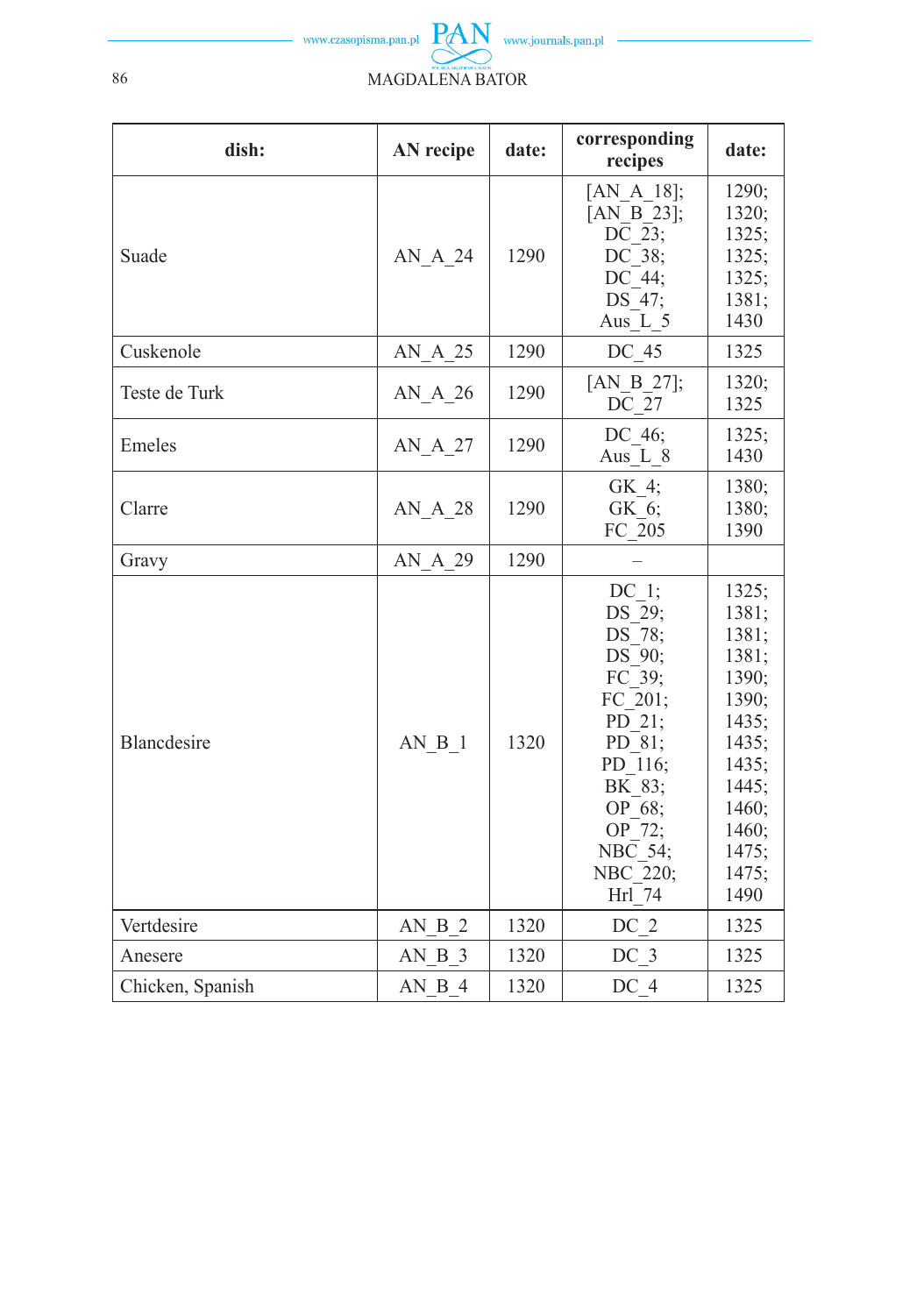

| dish:                     | AN recipe | date: | corresponding<br>recipes                                                                                                                    | date:                                                                                                            |
|---------------------------|-----------|-------|---------------------------------------------------------------------------------------------------------------------------------------------|------------------------------------------------------------------------------------------------------------------|
| Caudle ferry              | AN B 5    | 1320  | DC $5$ ;<br>DS 34;<br>FC 43;<br>PD 47;<br>PD 139;<br>BK 109;<br>OP 84;<br>NBC 19;<br>$NBC$ <sup>-20;</sup><br>NBC_232;<br>Hrl 16;<br>Hrl 66 | 1325;<br>1381;<br>1390;<br>1435;<br>1435;<br>1445;<br>1460;<br>1475;<br>1475;<br>1475;<br>1490;<br>1490;         |
| Veal, minced in red sauce | AN B 6    | 1320  | DC 6                                                                                                                                        | 1325                                                                                                             |
| Mawmene                   | AN B 7    | 1320  | DC 7;<br>DS 30;<br>FC 22;<br>FC 202;<br>$\overline{\text{UC}}$ _25;<br>BK 58;                                                               | 1325;<br>1381;<br>1390;<br>1390;<br>1395;<br>1445;                                                               |
| Mortrews, double          | AN B 8    | 1320  | DC 8                                                                                                                                        | 1325                                                                                                             |
| Applemoys                 | AN B 9    | 1320  | DC 9;<br>DS 17;<br>DS 35;<br>DS 63;<br>FC 81;<br>Aus L 14;<br>Aus L 16;<br>PD_79;<br>PD 134;<br>NBC 44;<br>NBC 266;<br>NBC 273;<br>Hrl 76   | 1325;<br>1381;<br>1381;<br>1381;<br>1390;<br>1430;<br>1430;<br>1435:<br>1435;<br>1475;<br>1475;<br>1475:<br>1490 |
| Hazelnuts in season       | AN B 10   | 1320  | DC 10                                                                                                                                       | 1325                                                                                                             |
| Spinee                    | AN B 11   | 1320  | [AN A $15$ ];<br>$DC_11;$<br>DC 35;<br>DS 46;<br>$FC_58;$<br>$UC^-31;$<br>PD 75;<br>PD 128                                                  | 1290;<br>1325;<br>1325;<br>1381;<br>1390;<br>1395;<br>1435;<br>1435                                              |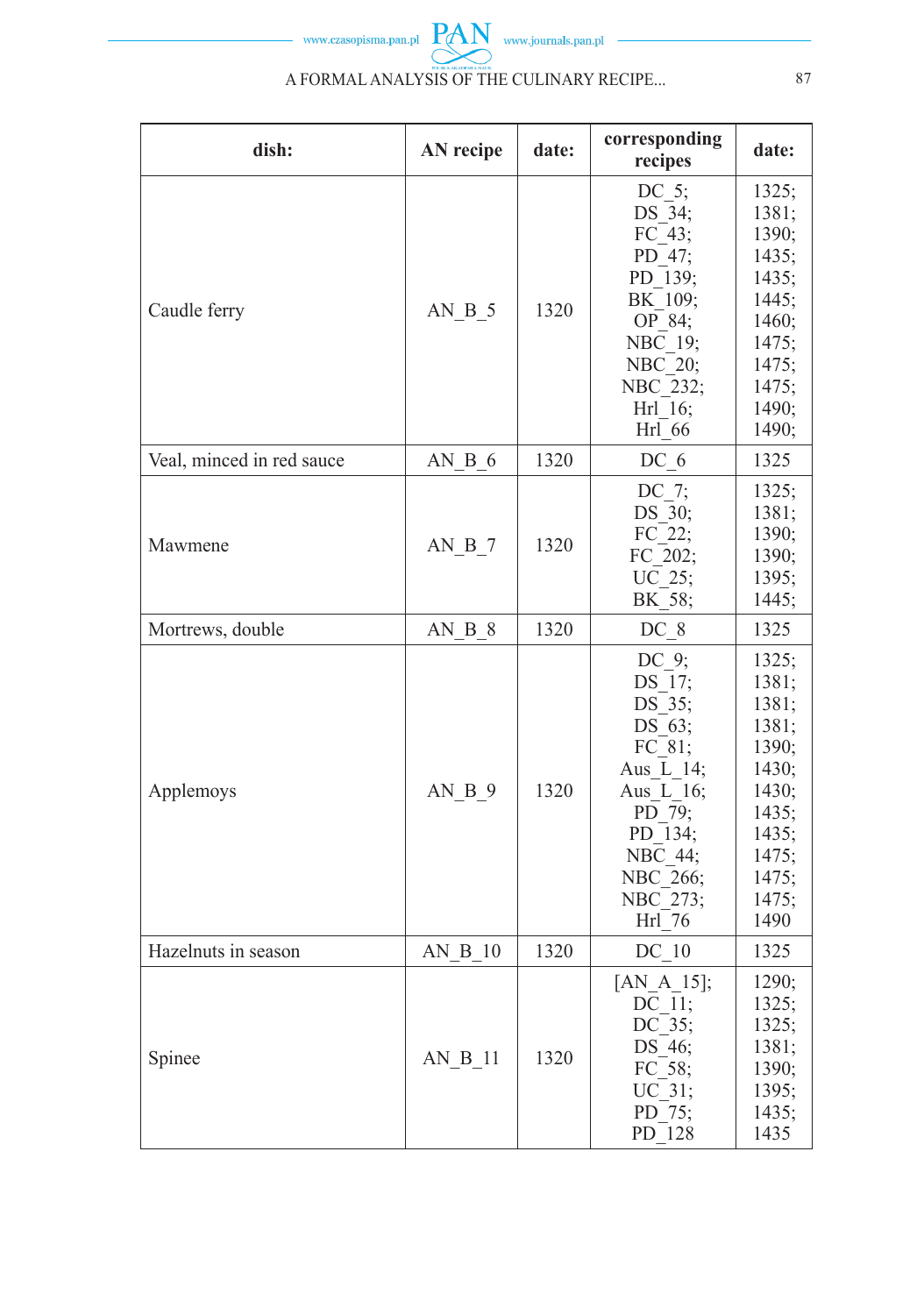

| dish:                    | AN recipe | date: | corresponding<br>recipes                                                                                                                                                                     | date:                                                                                          |
|--------------------------|-----------|-------|----------------------------------------------------------------------------------------------------------------------------------------------------------------------------------------------|------------------------------------------------------------------------------------------------|
| Rosee                    | AN B 12   | 1320  | [AN A $16$ ];<br>$\overline{\text{DC}}$ $\overline{12}$ ;<br>DC_36;<br>DS 41;<br>$DS\overline{47}$ ;<br>$FC_3;$<br>$UC_32;$<br>PD 100;<br>PD 126;<br>$\overline{\text{OP}}$ 75;<br>$NBC$ 222 | 1290;<br>1325;<br>1325;<br>1381;<br>1381;<br>1390;<br>1395;<br>1435;<br>1435;<br>1460;<br>1475 |
| Strawberry pottage       | AN B 13   | 1320  | $[AN_A_17];$<br>$DC_13;$<br>DC 37;<br>DS 47;<br>PD 123                                                                                                                                       | 1290;<br>1325;<br>1325;<br>1381;<br>1435                                                       |
| Cherry pottage           | AN B 14   | 1320  | DC 14;<br>DS_77;<br>$FC$ 59;<br>$UC^-33;$<br>PD 124;<br>$Hri\overline{1}$ 40                                                                                                                 | 1325;<br>1381;<br>1390;<br>1395;<br>1435;<br>1490                                              |
| <b>Brewet of Almayne</b> | AN B 15   | 1320  | DC 15;<br>DS 31;<br>FC 48;<br>UC 22;<br>PD 67;<br>OP 46;<br>$NBC$ 30;<br>NBC <sup>-219</sup>                                                                                                 | 1325;<br>1381;<br>1390;<br>1395;<br>1435;<br>1460;<br>1475;<br>1475                            |
| <b>Brewet Sec</b>        | AN B 16   | 1320  | DC 16;<br>PD 113                                                                                                                                                                             | 1325;<br>1435                                                                                  |
| Brewet Saracen (white)   | AN B 17   | 1320  | DC 18                                                                                                                                                                                        | 1325                                                                                           |
| <b>Brewet Salmene</b>    | AN B 18   | 1320  | DC 17;<br>PD 80                                                                                                                                                                              | 1325;<br>1435                                                                                  |
| Eel in sorre             | AN B 19   | 1320  | DC 19;<br>PD 107;<br>BK 101;<br>OP 14;<br>$NB\overline{C}$ 41                                                                                                                                | 1325;<br>1435;<br>1445;<br>1460;<br>1475;                                                      |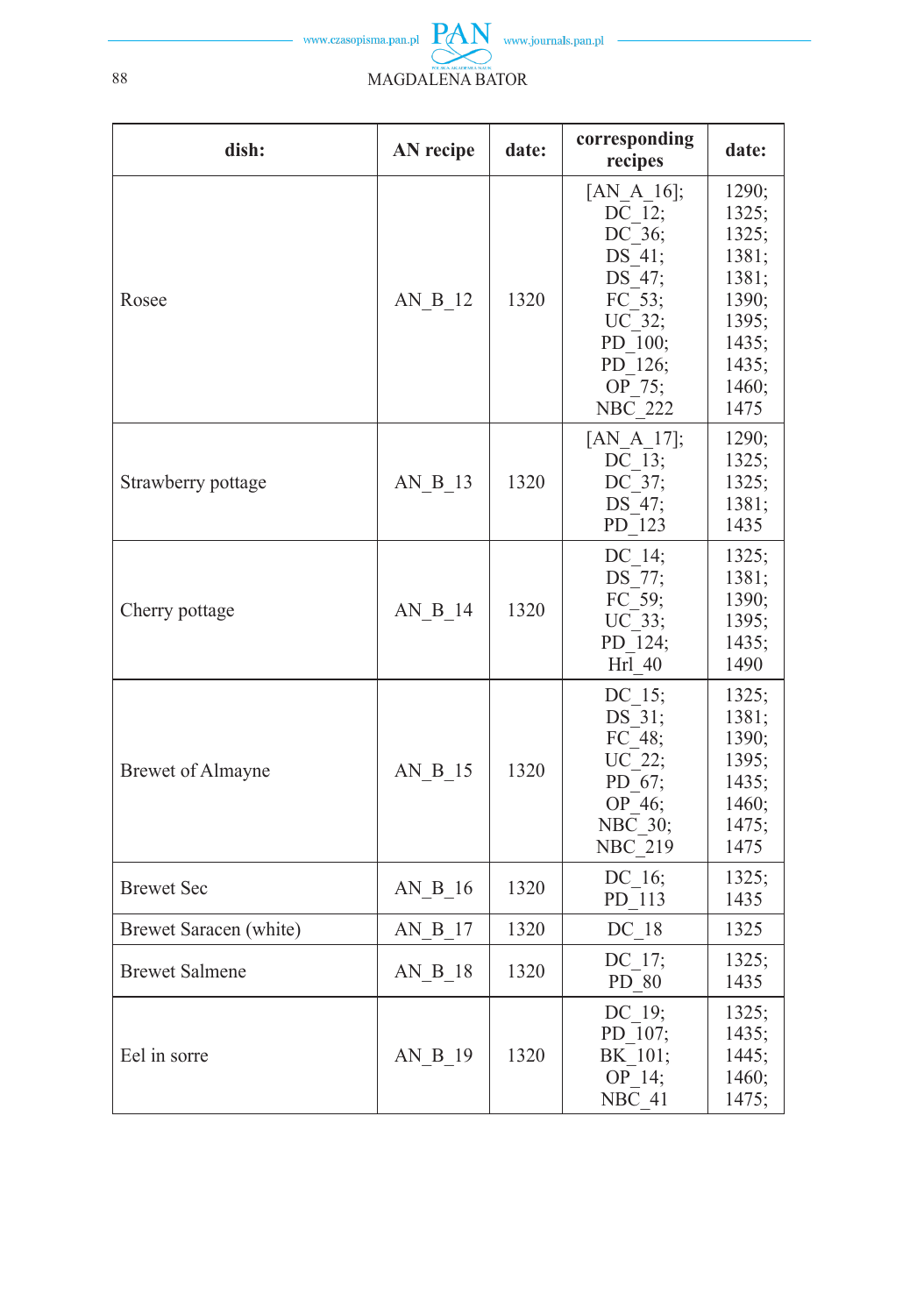

| dish:            | <b>AN</b> recipe                    | date: | corresponding<br>recipes                                                                                  | date:                                                      |
|------------------|-------------------------------------|-------|-----------------------------------------------------------------------------------------------------------|------------------------------------------------------------|
| Sanc dragon      | $AN$ <sub><math>B</math></sub> $20$ | 1320  | [AN B $30$ ];<br>$\overline{\text{DC}}$ 20;<br>DC 30                                                      | 1320:<br>1325;<br>1325                                     |
| Pynade           | AN B 21                             | 1320  | DC 21;<br>DS 91;<br>$FC$ <sup>-52</sup> ;<br>$UC$ 3;<br>$LV^{-3}$<br>OP 58;                               | 1325:<br>1381;<br>1390;<br>1395;<br>1435;<br>1460          |
| Diacre           | AN B 22                             | 1320  | DC 22                                                                                                     | 1325                                                       |
| Suade            | AN B_23                             | 1320  | [AN A 24];<br>$[AN_A_18];$<br>$\overline{\text{DC}}$ 23;<br>DC 38;<br>DC 44;<br>DS 47;<br>Aus L 5         | 1290;<br>1290;<br>1325;<br>1325;<br>1325;<br>1381;<br>1430 |
| Perre, Rampant   | AN B 24                             | 1320  | DC 24                                                                                                     | 1325                                                       |
| Gele             | AN B 25                             | 1320  | [AN A $9$ ];<br>DC 25;<br>DS 56;<br>BK 94                                                                 | 1290;<br>1325;<br>1381;<br>1445                            |
| <b>Brasee</b>    | AN B 26                             | 1320  | DC 26;<br>$PD_76$                                                                                         | 1325;<br>1435                                              |
| Teste de Turk    | $AN_B_2$                            | 1320  | $[AN_A_26];$<br>$DC_27$                                                                                   | 1290;<br>1325                                              |
| Viande de Cypres | AN B 28                             | 1320  | DC_28;<br>$DC$ <sup>-56</sup> ;<br>$FC_1$ 00;<br>UC 21;<br>$OP^-74;$<br>$NBC$ 47;<br>$NBC$ <sup>210</sup> | 1325;<br>1325;<br>1390;<br>1395;<br>1460;<br>1475;<br>1475 |
| Ermine           | AN B 29                             | 1320  | DC 29                                                                                                     | 1325                                                       |
| Sanc dragon      | AN B 30                             | 1320  | [AN B 20];<br>$D\overline{C}$ $\overline{2}0;$<br>DC 30                                                   | 1320;<br>1325;<br>1325                                     |
| Hochee           | AN B 31                             | 1320  | $DC_31;$<br>FC 36;<br><b>NBC 250</b>                                                                      | 1325;<br>1390;<br>1475                                     |